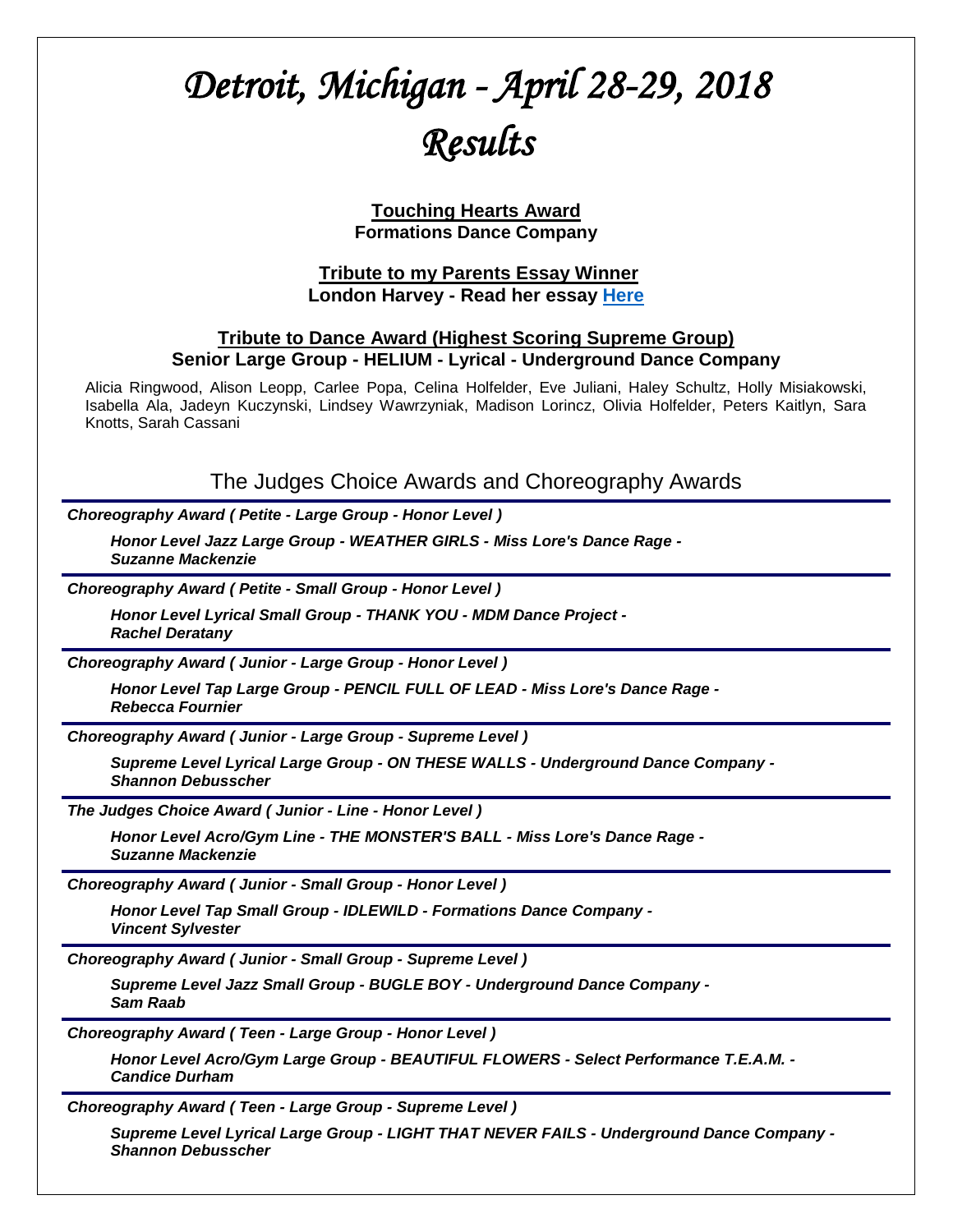*Choreography Award ( Teen - Small Group - Honor Level )*

*Honor Level Jazz Small Group - LOVE SO SOFT - Select Performance T.E.A.M. - Heather Lawrence*

*Choreography Award ( Teen - Small Group - Supreme Level )*

*Supreme Level Contemporary Small Group - IN THE COLD - Underground Dance Company - Shannon Debusscher*

*Choreography Award ( Senior - Large Group - Supreme Level )*

*Supreme Level Lyrical Large Group - HELIUM - Underground Dance Company - Shannon Debusscher*

*The Judges Choice Award ( Senior - Small Group - Supreme Level )*

*Supreme Level Hip Hop Small Group - ISSA LOOK - Select Performance T.E.A.M. - Candice Durham*

*Choreography Award ( Senior - Small Group - Supreme Level )*

*Supreme Level Contemporary Small Group - REVOLT - Underground Dance Company - Shannon Debusscher*

## Saturday, April 28, 2018

#### **Petite Solo Honor Level**

**1st Place - Elle Mackenzie - Open - Miss Lore's Dance Rage**

**2nd Place - Breigan Bartlett - Musical Theater - Miss Lore's Dance Rage**

**3rd Place - Alena Salvini - Jazz - Formations Dance Company**

**4th Place - Kate Kulish - Tap - Juliana's Academy of Dance**

#### **Petite Solo Supreme Level**

**1st Place - Marin Mckendrick - Musical Theater - Juliana's Academy of Dance**

## **Honor Level Special Awards**

**Miss Tribute 2nd Runner Up (Petite)**

**Breigan Bartlett - Miss Lore's Dance Rage**

#### **Miss Tribute 1st Runner Up (Petite)**

**Elle Mackenzie - Miss Lore's Dance Rage**

#### **Miss Tribute Winner (Petite)**

**Kate Kulish - Juliana's Academy of Dance**

#### **Costume 2nd Runner Up (Petite)**

**Elle Mackenzie - Miss Lore's Dance Rage**

#### **Costume 1st Runner Up (Petite)**

**Breigan Bartlett - Miss Lore's Dance Rage**

#### **Costume Winner (Petite)**

**Alena Salvini - Formations Dance Company**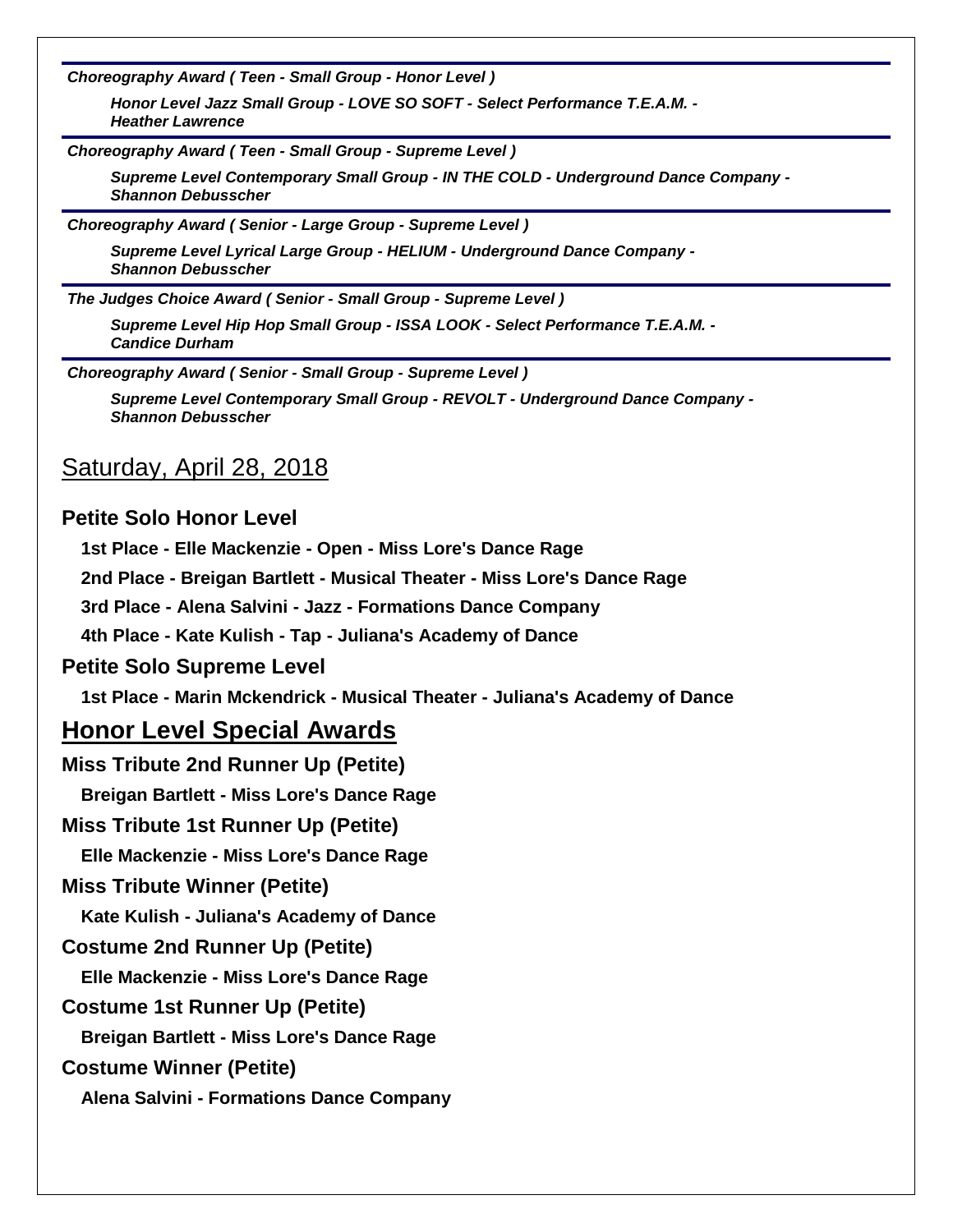# **Supreme Level Special Awards**

**Miss Tribute Winner (Petite) Marin Mckendrick - Juliana's Academy of Dance Costume Winner (Petite)**

**Marin Mckendrick - Juliana's Academy of Dance**

## **Petite Duet/Trios Honor Level**

**1st Place - SPICE UP YOUR LIFE - Jazz - Miss Lore's Dance Rage**

Eliana Getty, Elle Mackenzie, Lea Goaley

**2nd Place - VACATION - Open - Miss Lore's Dance Rage**

Adriana Cardinali, Estelle Getty, Olivia Cardinali

**3rd Place - CHEETAH SISTERS - Jazz - MDM Dance Project**

Alexa Wick, Nina Wick

## **Junior Solo Honor Level**

**1st Place - Norah Carroll - Jazz - Miss Lore's Dance Rage 2nd Place - Amelia Parker - Musical Theater - Smooth Steps Dance & Gymnastics 3rd Place - Elizabeth Gurski - Musical Theater - Miss Lore's Dance Rage 4th Place - Brianna Rousse - Open - Miss Lore's Dance Rage 5th Place - Mckenna Hyde - Jazz - Smooth Steps Dance & Gymnastics 6th Place - Abby Spalvieri - Musical Theater - Formations Dance Company 7th Place - Atiana Giglio - Jazz - Juliana's Academy of Dance 8th Place - Mackenzie Gardner - Jazz - Juliana's Academy of Dance 9th Place - Kennedy Kiel - Acro/Gym - MDM Dance Project 10th Place - Abigail Anderson - Tap - Formations Dance Company Junior Solo Supreme Level 1st Place - Mara Feier - Open - Juliana's Academy of Dance 2nd Place - Abby Watson - Contemporary - Juliana's Academy of Dance 3rd Place - Annabella Prisciandaro - Lyrical - Juliana's Academy of Dance 4th Place - Sophie Harp - Contemporary - Juliana's Academy of Dance 5th Place - Carli Clark - Jazz - Miss Lore's Dance Rage 6th Place - Chloe Orr - Contemporary - Juliana's Academy of Dance 7th Place - Fiona Gross - Tap - Juliana's Academy of Dance 8th Place - Marlee Karwoski - Musical Theater - Juliana's Academy of Dance 9th Place - Sophia Kulish - Contemporary - Juliana's Academy of Dance 10th Place - Jackie Mackey - Lyrical - Juliana's Academy of Dance**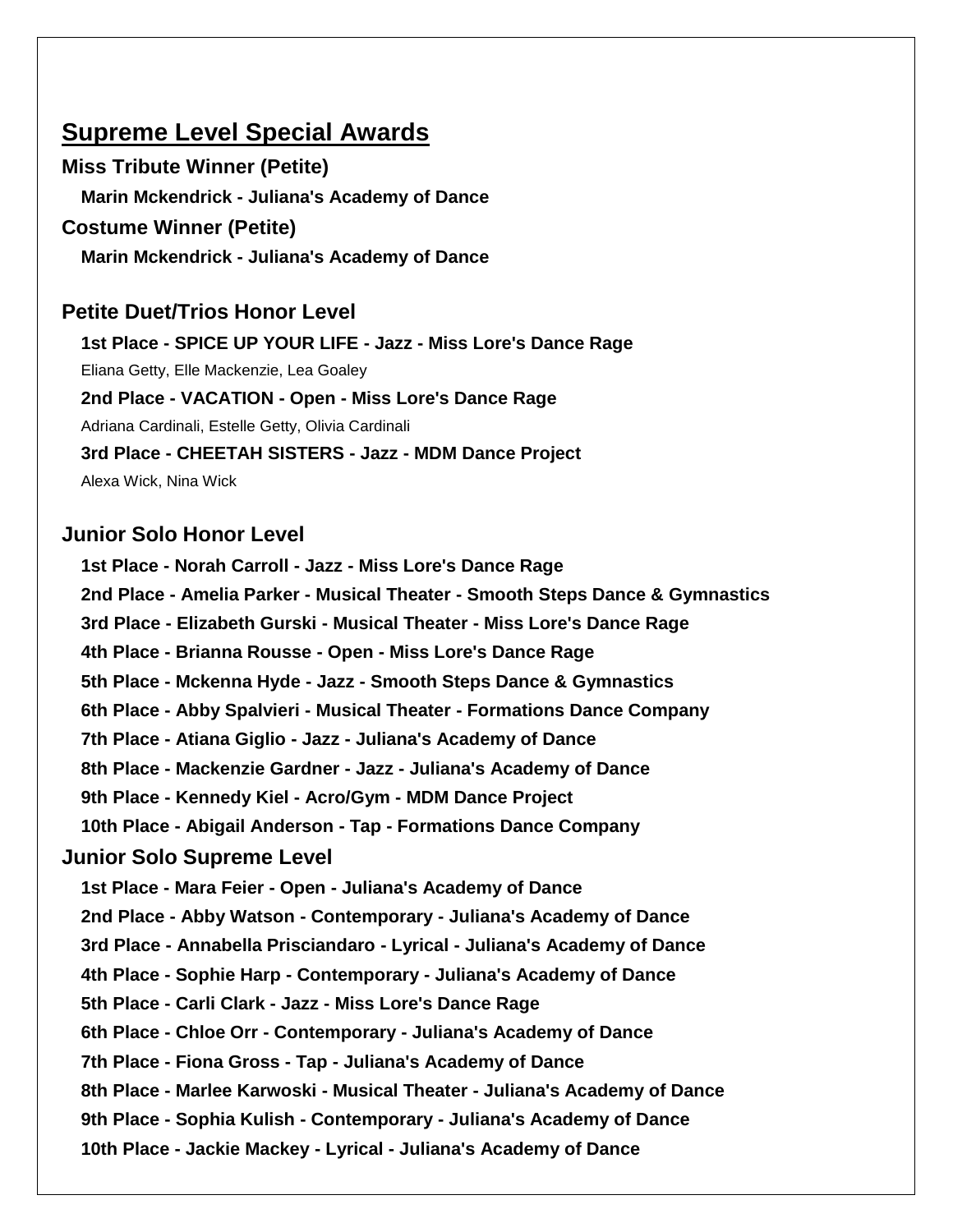# **Honor Level Special Awards**

**Mr. Tribute Winner (Junior) Austin Huyck - Smooth Steps Dance & Gymnastics Miss Tribute 2nd Runner Up (Junior) Sara Caldwell - MDM Dance Project Miss Tribute 1st Runner Up (Junior) Abby Spalvieri - Formations Dance Company Miss Tribute Winner (Junior) Amelia Parker - Smooth Steps Dance & Gymnastics Costume 2nd Runner Up (Junior) Atiana Giglio - Juliana's Academy of Dance Costume 1st Runner Up (Junior) Mckenna Hyde - Smooth Steps Dance & Gymnastics Costume Winner (Junior) Abby Spalvieri - Formations Dance Company Supreme Level Special Awards Miss Tribute 2nd Runner Up (Junior) Abby Watson - Juliana's Academy of Dance Miss Tribute 1st Runner Up (Junior) Marlee Karwoski - Juliana's Academy of Dance Miss Tribute Winner (Junior) Fiona Gross - Juliana's Academy of Dance Costume 2nd Runner Up (Junior) Annabella Prisciandaro - Juliana's Academy of Dance Costume 1st Runner Up (Junior) Aisley Hoffman - Underground Dance Company Costume Winner (Junior) Fiona Gross - Juliana's Academy of Dance Junior Duet/Trios Honor Level 1st Place - THREE DANCING FOOLS - Tap - Select Performance T.E.A.M.** Cameron Wood, Cynthia Cao, Meredith Murray **2nd Place - MOVE, DANCE, BE BORN - Open - Miss Lore's Dance Rage**

Marcela Facundo, Mollie Elliott, Mya Murphy

**3rd Place - I'M AVAILABLE - Musical Theater - MDM Dance Project**

Lila Hodgin, Samantha Stevens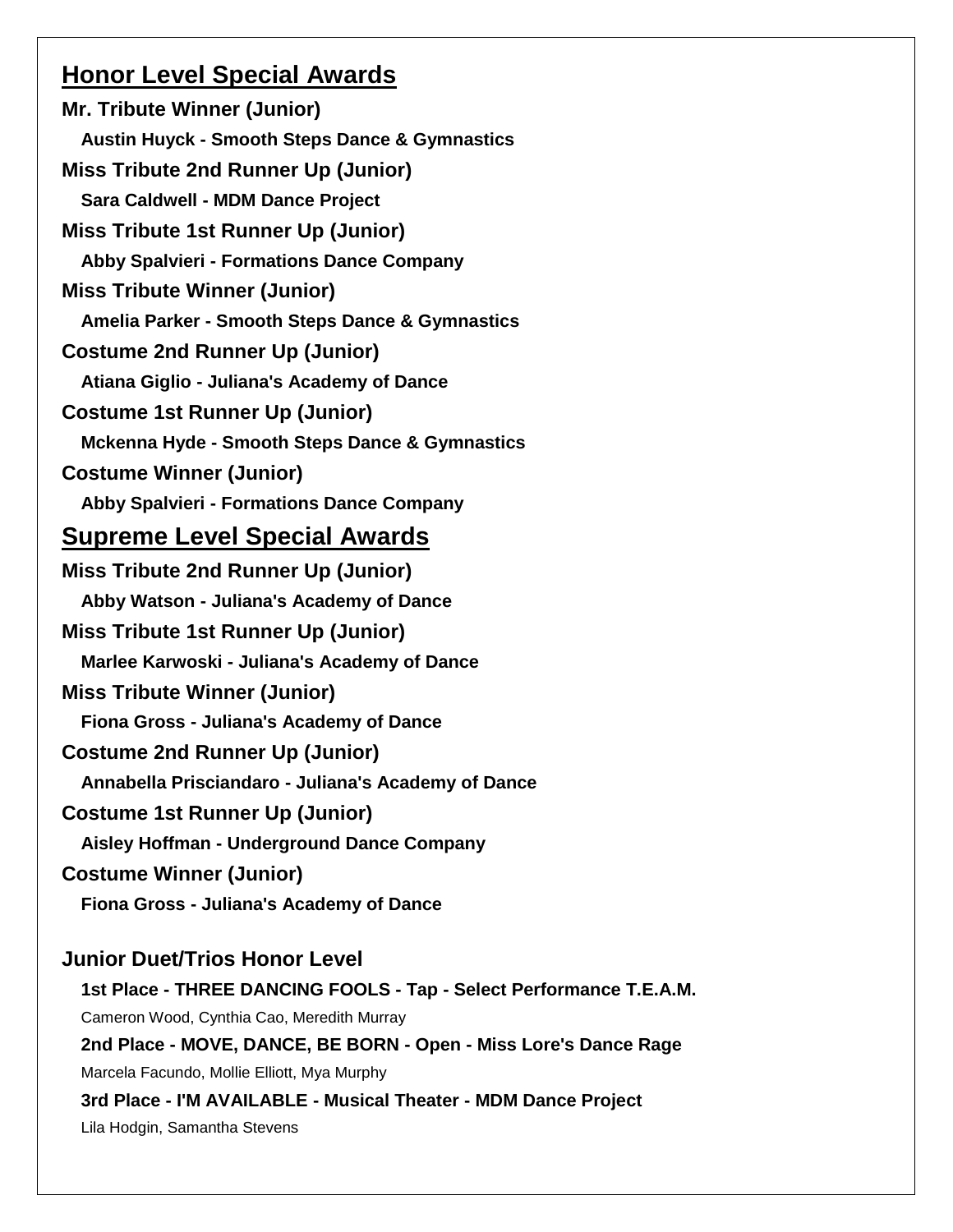#### **4th Place - BREAK A SWEAT - Open - Formations Dance Company**

Abby Spalvieri, Caroline Manning, Laura Mackenzie

**5th Place - LIFE OF THE PARTY - Musical Theater - Miss Lore's Dance Rage**

Addison O'loughlin, Audrey Ball, Elizabeth Gurski

**6th Place - SUPER SONIC - Jazz - Miss Lore's Dance Rage**

Bella Baranek, Cecilia Mackenzie, Teagen Ritter

**7th Place - SHAKE THE ROOM - Open - Smooth Steps Dance & Gymnastics**

Braelynn Ward, Mckenna Hyde

**8th Place - MY GIRL - Hip Hop - Smooth Steps Dance & Gymnastics**

Austin Huyck, Caley Lampe

**9th Place - MONEY, MONEY, MONEY - Jazz - Smooth Steps Dance & Gymnastics** Kendall Gilbert, Kyla Moore

**10th Place - LITTLE MISS TEXAS - Musical Theater - MDM Dance Project** Maddie Schmueser, Samantha Stevens

#### **Junior Duet/Trios Supreme Level**

**1st Place - LOOKIN' GOOD - Jazz - Miss Lore's Dance Rage** Amelia Goaley, Carli Clark

## **Teen Solo Honor Level**

**1st Place - Kyli Braeutigam - Acro/Gym - Miss Lore's Dance Rage 2nd Place - Alexandra Miller - Ballet - Juliana's Academy of Dance 3rd Place - Danelle Burns - Jazz - MDM Dance Project 4th Place - Sari Herold - Lyrical - Juliana's Academy of Dance 5th Place - Allison Kaczmarczyk - Jazz - Miss Lore's Dance Rage 6th Place - Lexie Frontjes - Lyrical - Miss Lore's Dance Rage 7th Place - Caley Lampe - Jazz - Smooth Steps Dance & Gymnastics 8th Place - Emma Uhler - Lyrical - MDM Dance Project 9th Place - Ava Gadawski - Lyrical - MDM Dance Project 10th Place - Emma Moran - Contemporary - Formations Dance Company Teen Solo Supreme Level 1st Place - Julia Mackey - Contemporary - Juliana's Academy of Dance 2nd Place - Abby Zenzen - Contemporary - Miss Lore's Dance Rage 3rd Place - Ava Miller - Lyrical - Formations Dance Company 4th Place - Olivia Holfelder - Jazz - Underground Dance Company 5th Place - Brock Ritter - Musical Theater - Miss Lore's Dance Rage 6th Place - Jillian Puckett - Jazz - Juliana's Academy of Dance 7th Place - Emma Danko - Contemporary - Underground Dance Company 8th Place - Lila Hodgin - Jazz - MDM Dance Project 9th Place - Ava Rosenwasser - Contemporary - Formations Dance Company**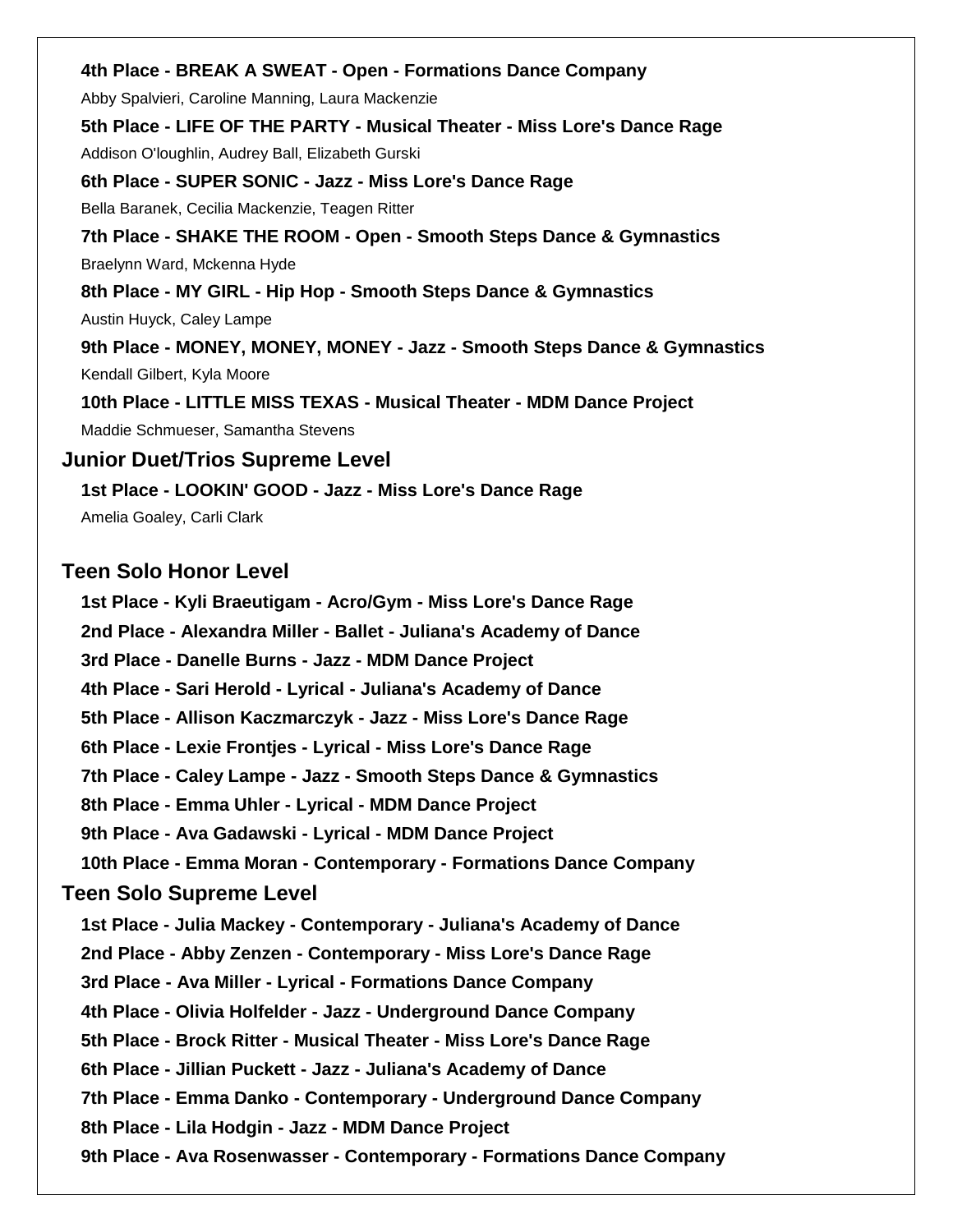**10th Place - Paris Provost - Contemporary - Underground Dance Company**

# **Honor Level Special Awards**

**Miss Tribute 2nd Runner Up (Teen) Juliana Antovski - MDM Dance Project Miss Tribute 1st Runner Up (Teen) Stefani Spirovski - MDM Dance Project Miss Tribute Winner (Teen) Kyli Braeutigam - Miss Lore's Dance Rage Costume 2nd Runner Up (Teen) Sari Herold - Juliana's Academy of Dance Costume 1st Runner Up (Teen) Emma Moran - Formations Dance Company Costume Winner (Teen) Gabrianna Salvini - Formations Dance Company Supreme Level Special Awards Mr. Tribute Winner (Teen) Brock Ritter - Miss Lore's Dance Rage Miss Tribute 2nd Runner Up (Teen) Alyssa Poppe - Juliana's Academy of Dance Miss Tribute 1st Runner Up (Teen) Julia Mackey - Juliana's Academy of Dance Miss Tribute Winner (Teen) Ava Miller - Formations Dance Company Costume 2nd Runner Up (Teen) Ava Rosenwasser - Formations Dance Company Costume 1st Runner Up (Teen) Abby Zenzen - Miss Lore's Dance Rage Costume Winner (Teen) Ava Miller - Formations Dance Company Teen Duet/Trios Honor Level 1st Place - OCEANS - Lyrical - Select Performance T.E.A.M.** Avery Murray, Kyla Desantis, Nicola Meyer **2nd Place - OUT OF TIME - Contemporary - MDM Dance Project** Chloe Goslin, Phoebe Marx **3rd Place - SCARED TO BE LONELY - Contemporary - MDM Dance Project** Aliyah Stepanski, Juliana Antovski, Stefani Spirovski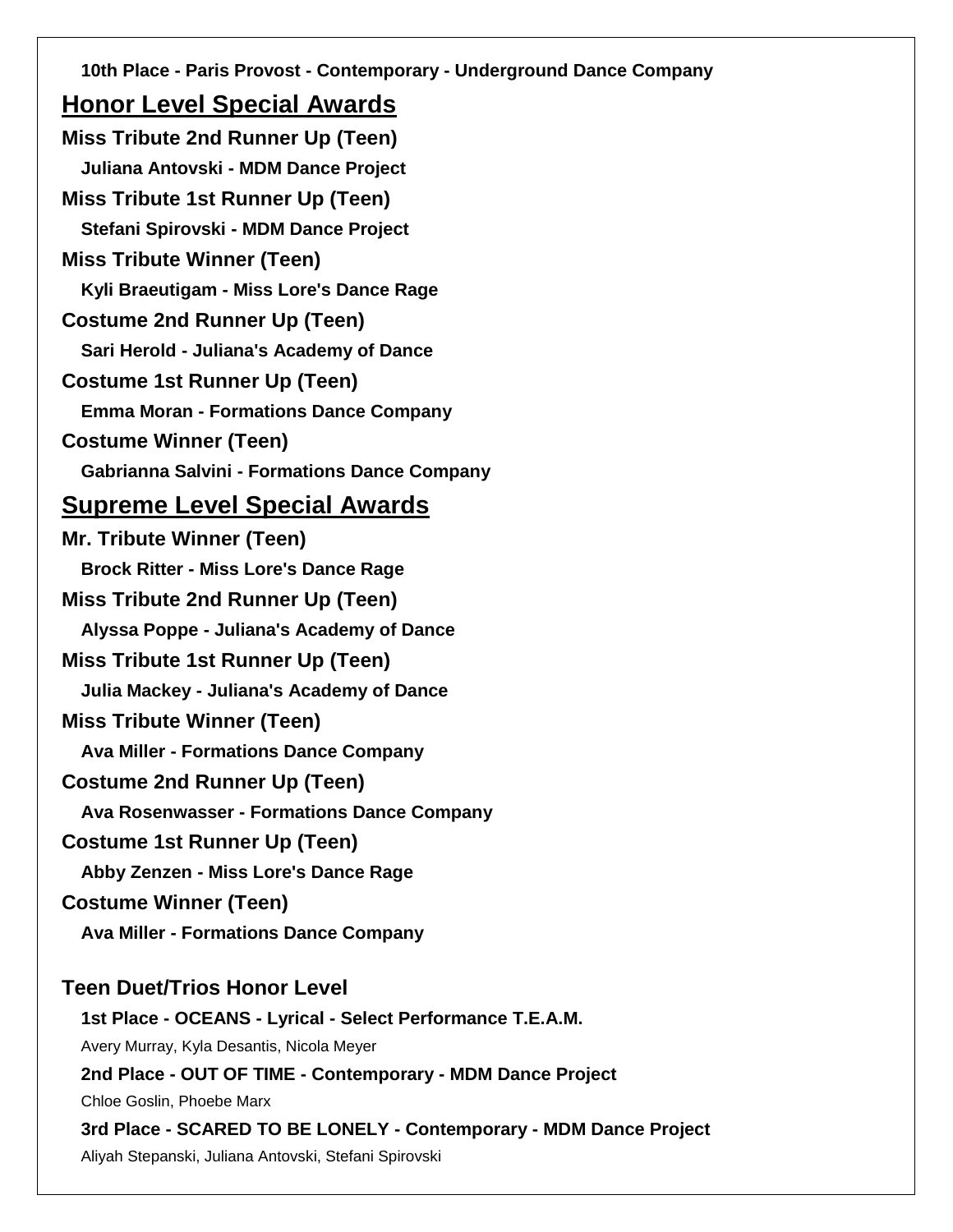|                                  | 4th Place - LOUD - Musical Theater - MDM Dance Project              |
|----------------------------------|---------------------------------------------------------------------|
|                                  | Abby Vincler, Mackenzie Mccloud                                     |
|                                  | 5th Place - IN MY ARMS - Contemporary - MDM Dance Project           |
|                                  | Ariana Badalamenti, Emma Uhler                                      |
|                                  | 6th Place - RED HOT MISSION - Jazz - MDM Dance Project              |
|                                  | Caroline Weir, Faith Davis                                          |
| Teen Duet/Trios Supreme Level    |                                                                     |
|                                  | 1st Place - FOOLISH GAMES - Lyrical - Miss Lore's Dance Rage        |
|                                  | Abby Zenzen, Ella Yantz, Emma Leinberger                            |
|                                  | 2nd Place - CHANGE IS EVERYTHING - Contemporary - MDM Dance Project |
|                                  | Erin Paton, Lila Hodgin, Megan Basile                               |
|                                  | 3rd Place - OOH LA LA - Jazz - Formations Dance Company             |
|                                  | Ava Miller, Ava Rosenwasser, Mia Krause                             |
|                                  | 4th Place - BURNING UP - Jazz - Smooth Steps Dance & Gymnastics     |
|                                  | Caley Lampe, Olivia Logsdon                                         |
|                                  | 5th Place - MEET VIRGINIA - Contemporary - Miss Lore's Dance Rage   |
|                                  | Brock Ritter, Hanna Stewart                                         |
|                                  | 6th Place - DREAMER - Lyrical - Miss Lore's Dance Rage              |
|                                  | Ellora Woods, Kami Box, Kyli Braeutigam                             |
|                                  | 7th Place - REDEMPTION - Contemporary - Formations Dance Company    |
|                                  | Aurora Manning, Ava Miller                                          |
|                                  | 8th Place - BYE BYE LIFE - Musical Theater - Miss Lore's Dance Rage |
|                                  | Allison Kaczmarczyk, Ambria Nagel, Channing Sundstrom               |
|                                  | 9th Place - DRESS YOU UP - Tap - MDM Dance Project                  |
|                                  | Carly Ness, Chloe Goslin                                            |
|                                  | 10th Place - AHA! - Contemporary - Juliana's Academy of Dance       |
|                                  | Alyssa Poppe, Nicole Spizizen                                       |
|                                  |                                                                     |
|                                  | <b>Senior Solo Honor Level</b>                                      |
|                                  | 1st Place - Ari Beard - Lyrical - Juliana's Academy of Dance        |
|                                  | 2nd Place - Kendall Kessler - Jazz - Miss Lore's Dance Rage         |
|                                  | 3rd Place - London Harvey - Lyrical - Miss Lore's Dance Rage        |
| <b>Senior Solo Supreme Level</b> |                                                                     |
|                                  |                                                                     |

**1st Place - Sasha Titus - Contemporary - Miss Lore's Dance Rage 2nd Place - Lindsey Wawrzyniak - Open - Underground Dance Company 3rd Place - Gabriella Burke - Contemporary - Juliana's Academy of Dance 4th Place - Eve Juliani - Lyrical - Underground Dance Company 5th Place - Jadeyn Kuczynski - Lyrical - Underground Dance Company 6th Place - Haley Schultz - Open - Underground Dance Company 7th Place - Delaney Bezenah - Lyrical - Juliana's Academy of Dance**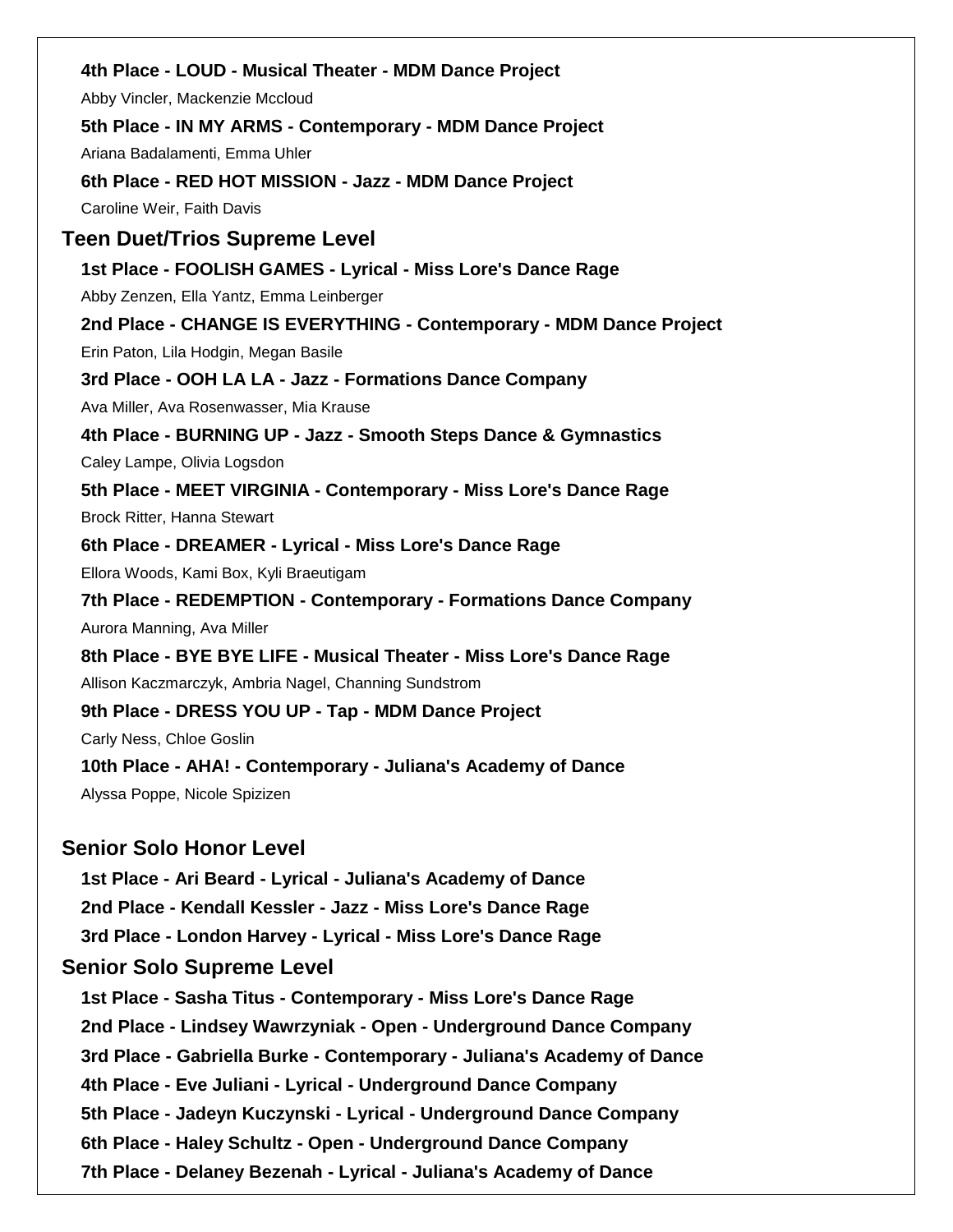**8th Place - Carleigh Plarske - Lyrical - Miss Lore's Dance Rage 9th Place - Carly Ness - Tap - MDM Dance Project 10th Place - Kaitlyn Peters - Contemporary - Underground Dance Company Honor Level Special Awards Miss Tribute 2nd Runner Up (Senior) London Harvey - Miss Lore's Dance Rage Miss Tribute 1st Runner Up (Senior) Ari Beard - Juliana's Academy of Dance Miss Tribute Winner (Senior) Kendall Kessler - Miss Lore's Dance Rage Costume 2nd Runner Up (Senior) Ari Beard - Juliana's Academy of Dance Costume 1st Runner Up (Senior) Kendall Kessler - Miss Lore's Dance Rage Costume Winner (Senior) London Harvey - Miss Lore's Dance Rage Supreme Level Special Awards Miss Tribute 2nd Runner Up (Senior) Carly Ness - MDM Dance Project Miss Tribute 1st Runner Up (Senior) Lindsey Wawrzyniak - Underground Dance Company Miss Tribute Winner (Senior) Sasha Titus - Miss Lore's Dance Rage Costume 2nd Runner Up (Senior) Celina Holfelder - Underground Dance Company Costume 1st Runner Up (Senior) Haley Schultz - Underground Dance Company Costume Winner (Senior) Chelsea Rosenberg - Juliana's Academy of Dance Senior Duet/Trios Honor Level 1st Place - SING - Tap - Smooth Steps Dance & Gymnastics** Elliana Logsdon, Natalie Riley, Nicole Sanders **Senior Duet/Trios Supreme Level 1st Place - LIFT ME UP - Lyrical - Miss Lore's Dance Rage**

Abby Zenzen, Sasha Titus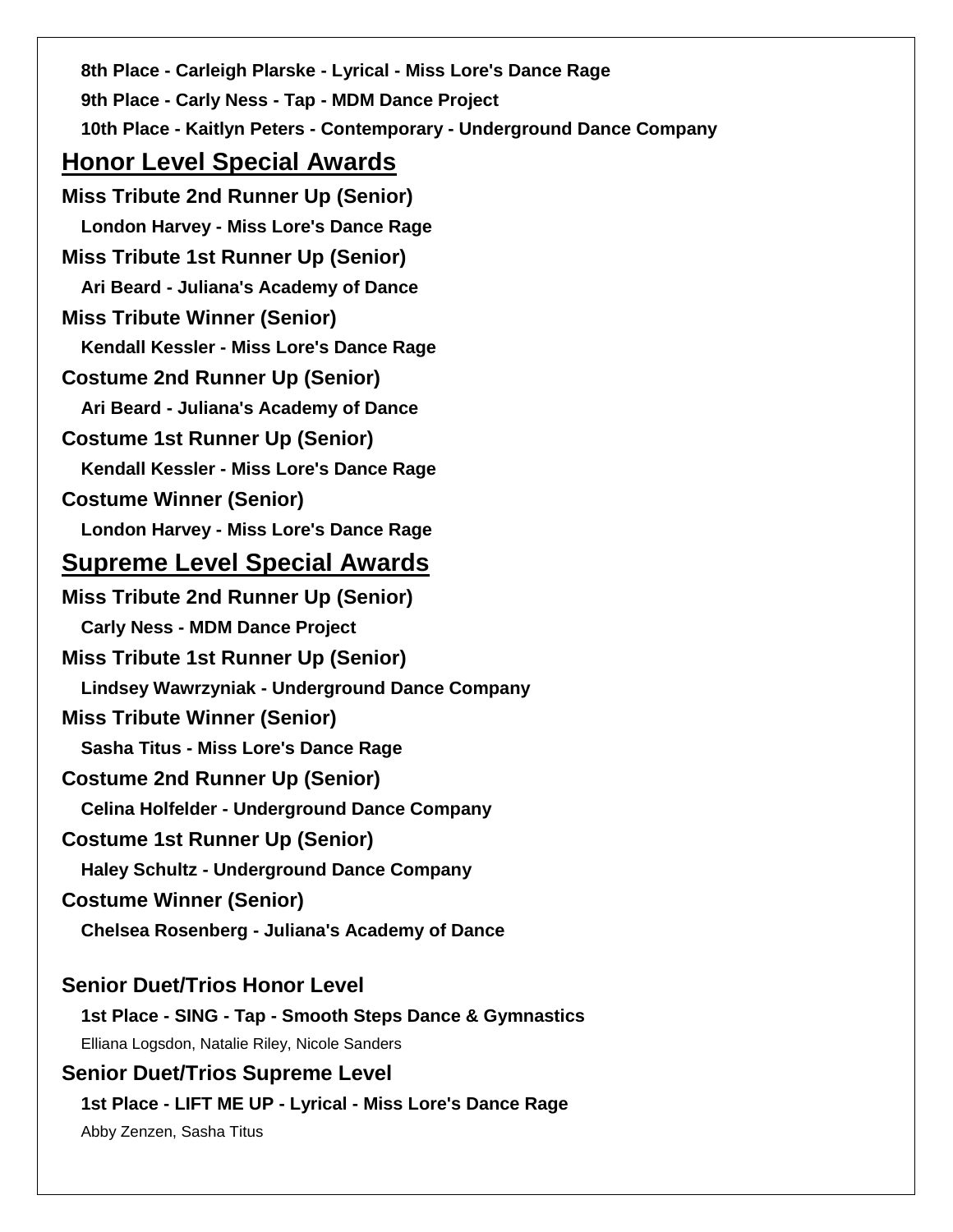**2nd Place - FOOTPRINTS IN THE SAND - Lyrical - Miss Lore's Dance Rage** Anna Stark, Carleigh Plarske, Malena Facundo **3rd Place - IMAGINE - Contemporary - Miss Lore's Dance Rage** Anna Stark, Carleigh Plarske, Sasha Titus **4th Place - WE ARE HERE - Contemporary - Miss Lore's Dance Rage** Lauren Taglauer, Madison Elliott **5th Place - BIRD SET FREE - Contemporary - Miss Lore's Dance Rage** Lindsay Trahan, Silvana Uribe, Stephanie Bruck **6th Place - RIVER - Lyrical - Miss Lore's Dance Rage** Allyson Gleason, Elly Roese, Jocelynn Wyzkiewicz **7th Place - GLITTER IN THE AIR - Lyrical - Miss Lore's Dance Rage** Allyson Gleason, Mary Dwan, Taylor Lenhard **8th Place - YOU DON'T DANCE - Lyrical - Miss Lore's Dance Rage** Ella Yantz, Kaden Hetherington **9th Place - FREE ME - Lyrical - Select Performance T.E.A.M.**

Chloe Imlay, Claire He, Giulia Chirco

# Sunday, April 29, 2018

## **Petite Small Group/Small Group Extended Honor Level**

#### **1st Place - SWAGGER JAGGER - Open - Miss Lore's Dance Rage**

Ali Kessel, Annabelle Werner, Ava Jankoska, Ava Vanlandingham, Breigan Bartlett, Eliana Getty, Elle Mackenzie, Lea Goaley, Raelyn Buhl

#### **2nd Place - AMAZING MAZIE - Musical Theater - Miss Lore's Dance Rage**

Abby Williams, Ali Kessel, Amelia Sutorik, Ellery Alexander, Emily Sutorik, Kameryn Fillmore, Kenley Burk, Madeline Gurski

## **3rd Place - THAT'S NOT MY NAME - Tap - Smooth Steps Dance & Gymnastics**

Amya Rodriguez, Brooklynn Shortt, Caelynn Ward, Chloe Harburn, Eva Elston, Isabella Allison, Lily Maza, Lily Ruttan, Samantha Allmon

## **4th Place - THANK YOU - Lyrical - MDM Dance Project**

Adria Nicol, Alex Atkins, Maddie Schmueser, Nina Wick, Samantha Stevens, Sara Caldwell

## **5th Place - A BUSHEL AND A PECK - Tap - Smooth Steps Dance & Gymnastics**

Alexa Garth, Aliyah Vanwert, Ava Martin, Brystal Moore, Jillian Shortt, Natalie Eisenbeis, Sayla Ferris

# **Petite Large Group/Large Group Extended Honor Level**

## **1st Place - WEATHER GIRLS - Jazz - Miss Lore's Dance Rage**

Abby Williams, Ali Kessel, Amelia Sutorik, Annabelle Werner, Ava Jankoska, Ava Vanlandingham, Breigan Bartlett, Eliana Getty, Elle Mackenzie, Ellery Alexander, Emily Sutorik, Kameryn Fillmore, Kenley Burk, Lea Goaley, Madeline Gurski, Raelyn Buhl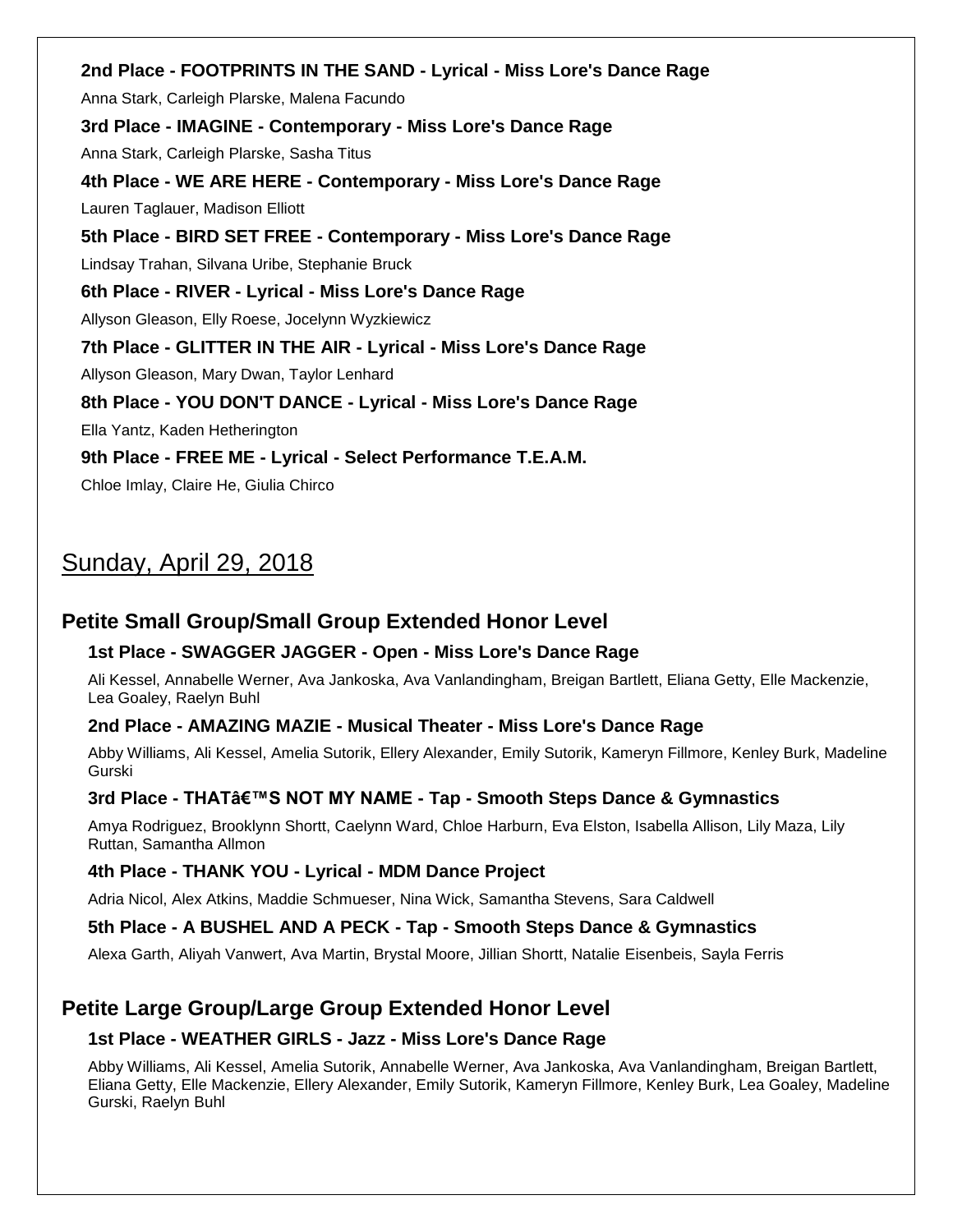#### **2nd Place - ICE ICE BABY - Hip Hop - Juliana's Academy of Dance**

Addison Herold, Alyssa Rozycki, Autumn Noe, Charlotte Kozak, Ella Stokes, Emma Garland, Josephine Hulen, Lacey Castillo, Oliver Klink, Sloan Hale, Victoria Lowery

#### **3rd Place - LET'S GET LOUD - Jazz - Juliana's Academy of Dance**

Addison Herold, Alyssa Rozycki, Autumn Noe, Charlotte Kozak, Ella Stokes, Emma Garland, Josephine Hulen, Lacey Castillo, Oliver Klink, Sloan Hale, Victoria Lowery

#### **4th Place - WE'RE IN THE MONEY - Tap - Miss Lore's Dance Rage**

Abby Williams, Ali Kessel, Amelia Sutorik, Annabelle Werner, Ava Jankoska, Ava Vanlandingham, Breigan Bartlett, Eliana Getty, Elle Mackenzie, Ellery Alexander, Emily Sutorik, Kenley Burk, Lea Goaley, Madeline Gurski, Raelyn Buhl

#### **5th Place - HAPPY - Tap - Juliana's Academy of Dance**

Addison Herold, Alyssa Rozycki, Autumn Noe, Charlotte Kozak, Ella Stokes, Emma Garland, Josephine Hulen, Lacey Castillo, Oliver Klink, Sloan Hale, Victoria Lowery

#### **6th Place - ALL I DO IS WIN - Hip Hop - Miss Lore's Dance Rage**

Abby Williams, Ali Kessel, Amelia Sutorik, Annabelle Werner, Ava Jankoska, Ava Vanlandingham, Breigan Bartlett, Eliana Getty, Elle Mackenzie, Ellery Alexander, Emily Sutorik, Finn Murphy, Kameryn Fillmore, Kenley Burk, Lea Goaley, Madeline Gurski, Raelyn Buhl

#### **7th Place - WALK THE DINOSAUR - Jazz - Miss Lore's Dance Rage**

Abby Pietryga, Adriana Cardinali, Alana Sautter, Anelah Kolka-rangel, Anneliese Dinsmore, Ava Green, Brielle Mallais, Clara Sinicki, Delia Kuchar, Estelle Getty, Eva Alexander, Lydia Lepien, Maggie Pietryga, Markesa Holyszko, Molly Kessel, Olivia Cardinali

#### **8th Place - LET ME BE YOUR TEDDY BEAR - Tap - Miss Lore's Dance Rage**

Abby Pietryga, Adriana Cardinali, Alana Sautter, Anelah Kolka-rangel, Anneliese Dinsmore, Ava Green, Brielle Mallais, Clara Sinicki, Delia Kuchar, Estelle Getty, Eva Alexander, Lydia Lepien, Maggie Pietryga, Markesa Holyszko, Molly Kessel, Olivia Cardinali

## **Junior Small Group/Small Group Extended Honor Level**

#### **1st Place - IDLEWILD - Tap - Formations Dance Company**

Abby Spalvieri, Abigail Anderson, Addie Terzich, Ava Miller, Gabrianna Salvini, Laura Mackenzie, Rayna Halper

#### **2nd Place - COCA COLA - Tap - Miss Lore's Dance Rage**

Giana Rossini, Grace Navelgas, Madison Snawder, Mallory Day, Natalie Fodrey, Norah Carroll, Teagen Ritter

#### **3rd Place - COME GET IT BAE - Jazz - Select Performance T.E.A.M.**

Anabelle Hester, Brigitte Chan, Cameron Wood, Cynthia Cao, Jessica Gerard, Julie Young, Malana Mentier, Margot Davis, Meredith Murray

#### **4th Place - LIGHT THE SKY - Open - Miss Lore's Dance Rage**

Audrey Ball, Marcela Facundo, Mollie Elliott, Mya Murphy, Norah Carroll

#### **5th Place - COFFEE IN A CARDBOARD CUP - Musical Theater - MDM Dance Project**

Abby Vincler, Ava Gadawski, Emma Uhler, Kennedy Kiel, Mackenzie Mccloud, Olivia Nies

#### **6th Place - THE COVER OF A ROLLING STONE - Character - Miss Lore's Dance Rage**

Addison O'loughlin, Bella Baranek, Bella Glumm, Cecilia Mackenzie, Elizabeth Gurski, Jordan Vanochten, Madison Snawder, Sachie Martinez

#### **7th Place - ANCHOR - Lyrical - Formations Dance Company**

Abby Spalvieri, Abigail Anderson, Addie Terzich, Caroline Manning, Gabrianna Salvini, Laura Mackenzie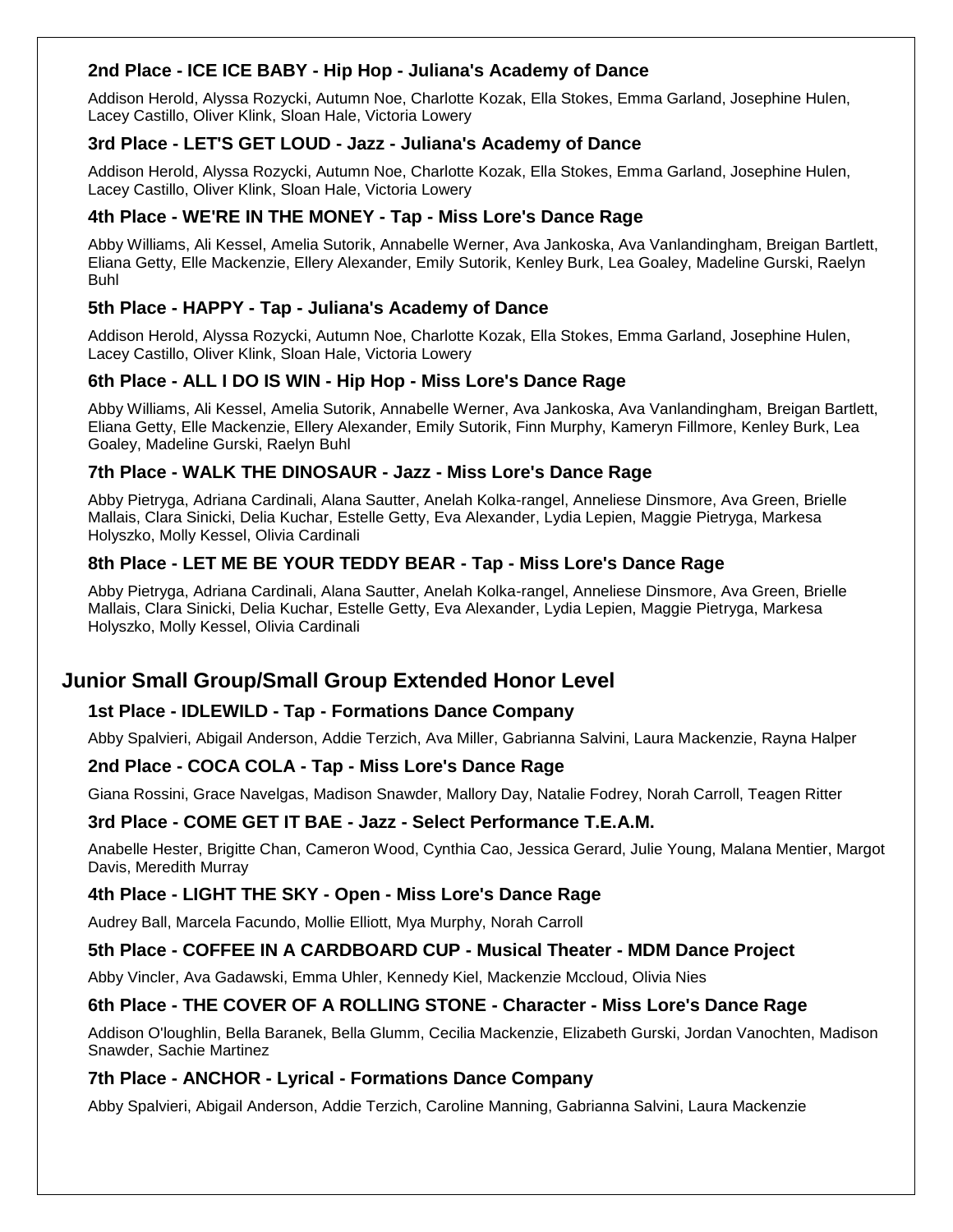#### **8th Place - BRAVE - Contemporary - MDM Dance Project**

Aliyah Stepanski, Ava Gadawski, Emma Uhler, Juliana Antovski, Kennedy Kiel, Mackenzie Mccloud, Stefani Spirovski

#### **9th Place - FLAVA - Jazz - Formations Dance Company**

Abby Spalvieri, Abigail Anderson, Ava Miller, Gabrianna Salvini, Rayna Halper

#### **10th Place - NAME GAME - Acro/Gym - Smooth Steps Dance & Gymnastics**

Alison Callahan, Amelia Parker, Braelynn Ward, Gracelynn Walton, Lillian Walton, Mckenna Hyde, Ryleigh Morse, Skylee Mitchell

## **Junior Small Group/Small Group Extended Supreme Level**

#### **1st Place - BUGLE BOY - Jazz - Underground Dance Company**

Addison King, Aisley Hoffman, Gabrielle Diehr, Savannah Sedmak, Veronica Yousif

#### **2nd Place - SWING - Tap - Miss Lore's Dance Rage**

Anna Winter, Arabella Randall, Brianna Rousse, Carli Clark, Channing Sundstrom, Emersyn Zehnder, Lexie Frontjes

#### **3rd Place - L.O.V.E - Tap - Underground Dance Company**

Addison King, Aisley Hoffman, Gabrielle Diehr, Savannah Sedmak, Veronica Yousif

#### **4th Place - ANOTHER ONE BITES THE DUST - Jazz - Miss Lore's Dance Rage**

Allison Kaczmarczyk, Ambria Nagel, Amelia Goaley, Brianna Rousse, Carli Clark, Channing Sundstrom, Ellora Woods, Emersyn Zehnder, Kyli Braeutigam

#### **5th Place - TEA PARTY - Hip Hop - Underground Dance Company**

Addison King, Aisley Hoffman, Gabrielle Diehr, Savannah Sedmak, Veronica Yousif

#### **6th Place - BELIEVE - Lyrical - Underground Dance Company**

Addison King, Aisley Hoffman, Gabrielle Diehr, Savannah Sedmak, Veronica Yousif

## **Junior Large Group/Large Group Extended Honor Level**

#### **1st Place - MONEY MOVES - Hip Hop - Select Performance T.E.A.M.**

Abigail He, Alina Kendra, Anabelle Hester, Brigitte Chan, Cynthia Cao, Emily Splan, Eva Efthyvoulidis, Gabrielle Gonzales, Georgia Gurzick, Jillian Lauridsen, Joanna Postrado, Malana Mentier, Margot Davis, Riley Barbee

#### **2nd Place - GIRL POWER - Jazz - Miss Lore's Dance Rage**

Addison O'loughlin, Audrey Ball, Bella Baranek, Cecilia Mackenzie, Elizabeth Gurski, Giana Rossini, Grace Jankoska, Grace Navelgas, Kadyn Sautter, Madison Snawder, Mallory Day, Marcela Facundo, Mollie Elliott, Mya Murphy, Natalie Fodrey, Norah Carroll, Sachie Martinez, Teagen Ritter

#### **3rd Place - PENCIL FULL OF LEAD - Tap - Miss Lore's Dance Rage**

Addison O'loughlin, Audrey Ball, Bella Baranek, Elizabeth Gurski, Giana Rossini, Grace Jankoska, Grace Navelgas, Kadyn Sautter, Madison Snawder, Mallory Day, Marcela Facundo, Mya Murphy, Natalie Fodrey, Norah Carroll, Sachie Martinez, Teagen Ritter

#### **4th Place - ARMS LENGTH - Lyrical - Select Performance T.E.A.M.**

Alina Kendra, Anabelle Hester, Cameron Wood, Emily Baszczuk, Isabella Kohn, Jessa Chan, Jessica Gerard, Julie Young, Katherine Gill, Katherine Kelly, Malana Mentier, Margot Davis

#### **5th Place - FASHIONISTA - Jazz - Select Performance T.E.A.M.**

Abigail He, Alina Kendra, Audrey Kovton, Brenda Wany, Emily Splan, Eva Efthyvoulidis, Isabella Kohn, Kaitlyn Dagenais, Katherine Gill, Katherine Kelly

#### **6th Place - RESPECT - Jazz - MDM Dance Project**

Abby Vincler, Aliyah Stepanski, Ava Gadawski, Danelle Burns, Emma Uhler, Guiliana Giambrone, Juliana Antovski, Kennedy Kiel, Mackenzie Mccloud, Olivia Nies, Savannah Rambow, Stefani Spirovski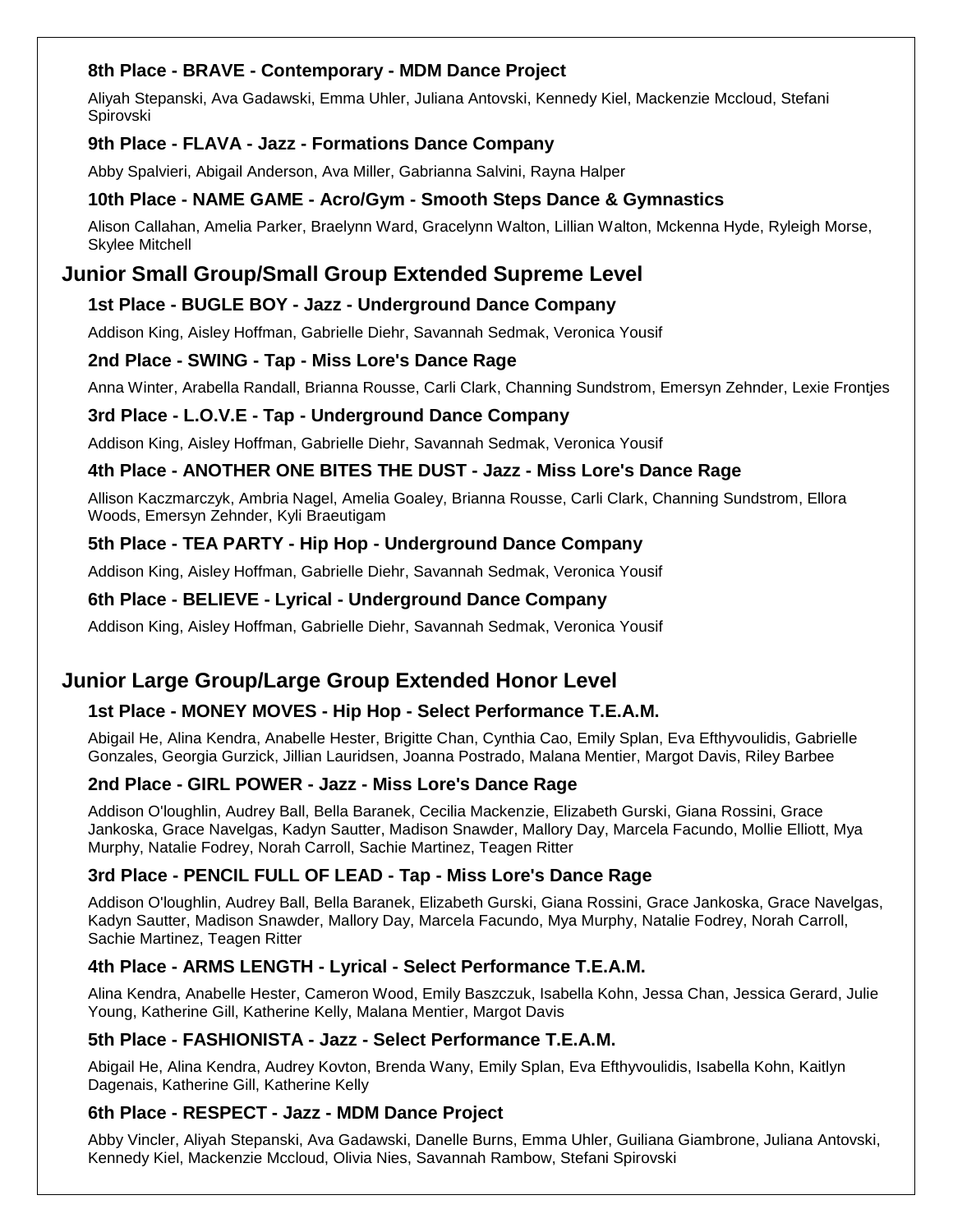#### **7th Place - TROLLZ - Hip Hop - Smooth Steps Dance & Gymnastics**

Alivia Church, Aliyah Reyna, Amelia Parker, Braelynn Ward, Caitlynn Leuneberg, Charles Mordica iii, Elijah Mordicastanley, Kamryn Atherton, Kendall Gilbert, Kyla Moore, Kylee Schlosser, Mckenna Hyde, Ryleigh Morse, Savannah Erler, Skylee Mitchell

#### **8th Place - QUEEN BEE - Jazz - Juliana's Academy of Dance**

Alexis Simonini, Atiana Giglio, Ava Suiter, Katherine Mauger, Lily Gow, Luscia Kuban, Mackenzie Gardner, Miyah Mccatty, Sarah Dylewski, Taylor Pascoe

## **Junior Large Group/Large Group Extended Supreme Level**

#### **1st Place - ON THESE WALLS - Lyrical - Underground Dance Company**

Addison King, Aisley Hoffman, Alexis Tilotti, Bianca Ala, Emma Danko, Gabrielle Diehr, Kaitlyn Tilotti, Kendall Danko, Leah Vanslambrouck, Natalie Hartford, Natalie Provo, Olivia Vuljaj, Paris Provost, Savannah Sedmak, Sydney Popa, Vanessa Yousif, Vanya Calandrucci, Veronica Yousif

#### **2nd Place - HOPPIPOLLA - Lyrical - Miss Lore's Dance Rage**

Allison Kaczmarczyk, Ambria Nagel, Amelia Goaley, Anna Winter, Arabella Randall, Bella Glumm, Brianna Rousse, Carli Clark, Channing Sundstrom, Ellora Woods, Emersyn Zehnder, Jordan Vanochten, Kami Box, Kyli Braeutigam, Lexie Frontjes

#### **3rd Place - IN THE MOOD - Jazz - Underground Dance Company**

Addison King, Aisley Hoffman, Alexis Tilotti, Bianca Ala, Emma Danko, Gabrielle Diehr, Kaitlyn Tilotti, Kendall Danko, Leah Vanslambrouck, Mya Zomponti, Natalie Hartford, Olivia Vuljaj, Paris Provost, Savannah Sedmak, Sophia Zomponti, Sydney Popa, Vanya Calandrucci, Veronica Yousif

#### **4th Place - WE WILL ROCK YOU - Tap - Miss Lore's Dance Rage**

Allison Kaczmarczyk, Ambria Nagel, Anna Winter, Arabella Randall, Bella Glumm, Brianna Rousse, Carli Clark, Channing Sundstrom, Ellora Woods, Emersyn Zehnder, Jordan Vanochten, Lexie Frontjes

#### **5th Place - I LOVE ROCK AND ROLL - Jazz - Miss Lore's Dance Rage**

Allison Kaczmarczyk, Ambria Nagel, Amelia Goaley, Anna Winter, Arabella Randall, Bella Glumm, Brianna Rousse, Carli Clark, Channing Sundstrom, Ellora Woods, Emersyn Zehnder, Jordan Vanochten, Kami Box, Kyli Braeutigam, Lexie Frontjes

## **Junior Line/Line Extended/Production Honor Level**

#### **1st Place - THE MONSTER'S BALL - Acro/Gym - Miss Lore's Dance Rage**

Abby Williams, Addison O'loughlin, Ali Kessel, Amelia Sutorik, Annabelle Werner, Audrey Ball, Ava Jankoska, Ava Vanlandingham, Bella Baranek, Breigan Bartlett, Cecilia Mackenzie, Eliana Getty, Elizabeth Gurski, Elle Mackenzie, Ellery Alexander, Emily Sutorik, Giana Rossini, Grace Jankoska, Grace Navelgas, Kadyn Sautter, Kenley Burk, Lea Goaley, Madeline Gurski, Madison Snawder, Mallory Day, Marcela Facundo, Mollie Elliott, Mya Murphy, Natalie Fodrey, Norah Carroll, Raelyn Buhl, Sachie Martinez, Teagen Ritter

#### **2nd Place - COLORS - Production - MDM Dance Project**

Abby Vincler, Adria Nicol, Alex Atkins, Alexa Wick, Alexia Bota, Aliyah Stepanski, Arabella Stefan, Ariana Badalamenti, Ava Gadawski, Carly Ness, Caroline Weir, Chloe Allen, Chloe Goslin, Danelle Burns, Emma Uhler, Erin Paton, Faith Davis, Guiliana Giambrone, Julia Fadanelli, Juliana Antovski, Kennedy Kiel, Lila Hodgin, Lillian Tomaszewski, Mackenzie Mccloud, Maddie Schmueser, Megan Basile, Nina Wick, Olivia Nies, Phoebe Marx, Samantha Stevens, Sara Caldwell, Savannah Rambow, Stefani Spirovski, Taylor Waring

#### **3rd Place - HALO - Lyrical - Miss Lore's Dance Rage**

Addison O'loughlin, Amelia Sutorik, Audrey Ball, Bella Baranek, Cecilia Mackenzie, Elizabeth Gurski, Elle Mackenzie, Emily Sutorik, Giana Rossini, Grace Jankoska, Grace Navelgas, Kadyn Sautter, Madison Snawder, Mallory Day, Marcela Facundo, Mollie Elliott, Mya Murphy, Natalie Fodrey, Norah Carroll, Sachie Martinez, Teagen Ritter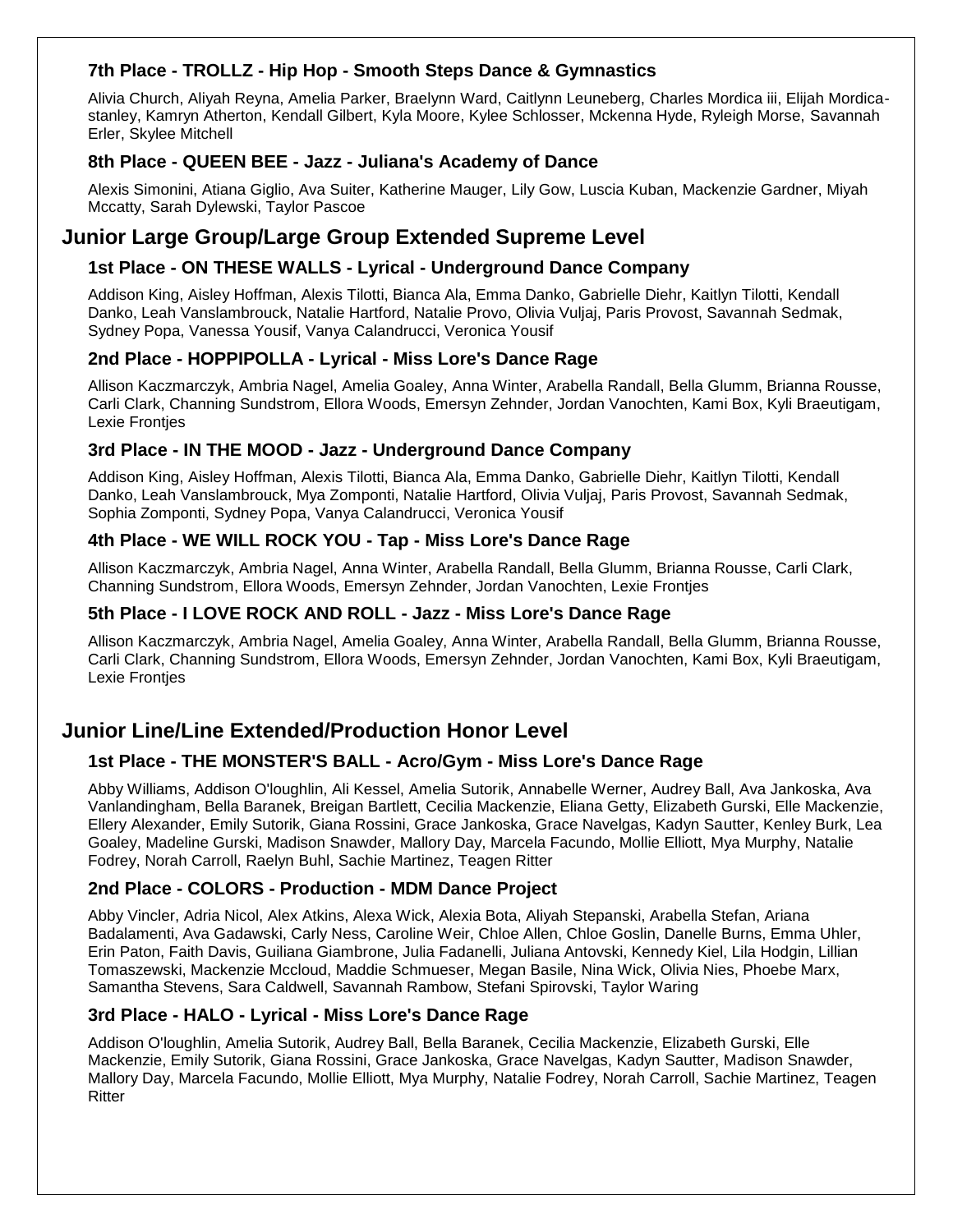#### **4th Place - TURN IT UP - Hip Hop - Miss Lore's Dance Rage**

Allison Kaczmarczyk, Ambria Nagel, Anna Winter, Arabella Randall, Audrey Ball, Bella Baranek, Bella Glumm, Brianna Rousse, Carli Clark, Cecilia Mackenzie, Channing Sundstrom, Elizabeth Gurski, Ellora Woods, Emersyn Zehnder, Giana Rossini, Grace Jankoska, Grace Navelgas, Jordan Vanochten, Kami Box, Lexie Frontjes, Madison Snawder, Mallory Day, Mya Murphy, Natalie Fodrey, Norah Carroll, Sachie Martinez, Teagen Ritter

## **Teen Small Group/Small Group Extended Honor Level**

#### **1st Place - LOVE SO SOFT - Jazz - Select Performance T.E.A.M.**

Alanna Qiu, Allison Gentner, Anna Gwinn, Carly Jones, Claire Young, Emily Baszczuk, Jenna Efthyvoulidis, Kyla Desantis, Shannon Mcglynn

#### **2nd Place - SMILE - Contemporary - MDM Dance Project**

Ariana Badalamenti, Caroline Weir, Chloe Allen, Chloe Goslin, Danelle Burns, Faith Davis, Lillian Tomaszewski, Phoebe Marx, Taylor Waring

#### **3rd Place - BALLET CIRQUE - Open - MDM Dance Project**

Ariana Badalamenti, Chloe Allen, Chloe Goslin, Danelle Burns, Phoebe Marx

#### **4th Place - TRENDSETTER - Jazz - MDM Dance Project**

Ariana Badalamenti, Caroline Weir, Chloe Allen, Chloe Goslin, Faith Davis, Lillian Tomaszewski, Phoebe Marx, Taylor Waring

## **Teen Small Group/Small Group Extended Supreme Level**

#### **1st Place - A MUSICAL - Musical Theater - Miss Lore's Dance Rage**

Abby Zenzen, Alexis Mcnally, Brock Ritter, Ella Yantz, Emma Leinberger, Emma Murphy, Hanna Stewart, Kaden **Hetherington** 

#### **2nd Place - OLD DAYS - Lyrical - Underground Dance Company**

Alicia Ringwood, Bianca Ala, Emma Danko, Eve Juliani, Kendall Danko, Lindsey Wawrzyniak, Madison Lorincz, Olivia Holfelder, Sarah Cassani

#### **3rd Place - IN THE COLD - Contemporary - Underground Dance Company**

Alexis Tilotti, Elena Drouin, Emma Danko, Emma Lelykauf, Leah Vanslambrouck, Natalie Hartford, Olivia Vuljaj, Sydney Popa, Veronica Yousif

#### **4th Place - LAST MOMENT - Contemporary - Miss Lore's Dance Rage**

Abby Zenzen, Ella Yantz, Emma Leinberger, Emma Murphy, Hanna Stewart

#### **5th Place - I WANNA HOLD YOUR HAND - Lyrical - Miss Lore's Dance Rage**

Allison Kaczmarczyk, Ambria Nagel, Amelia Goaley, Bella Glumm, Carli Clark, Ellora Woods, Kami Box, Kyli Braeutigam, Lexie Frontjes

#### **6th Place - AWARENESS - Open - MDM Dance Project**

Chloe Allen, Erin Paton, Julia Fadanelli, Lila Hodgin, Megan Basile

#### **7th Place - EASY STREET - Musical Theater - Miss Lore's Dance Rage**

Ambria Nagel, Anna Winter, Brock Ritter, Channing Sundstrom, Ella Yantz, Hanna Stewart, Jacqueline Connelly, Kami Box, Lexie Frontjes

#### **8th Place - CHANGE - Jazz - MDM Dance Project**

Carly Ness, Erin Paton, Julia Fadanelli, Lila Hodgin, Megan Basile

#### **9th Place - MR. MONOTONY - Musical Theater - MDM Dance Project**

Carly Ness, Chloe Allen, Chloe Goslin, Erin Paton, Julia Fadanelli, Lila Hodgin, Lillian Tomaszewski, Megan Basile

#### **10th Place - NOTHING'S GONNA BRING ME DOWN - Tap - MDM Dance Project**

Carly Ness, Chloe Allen, Chloe Goslin, Lillian Tomaszewski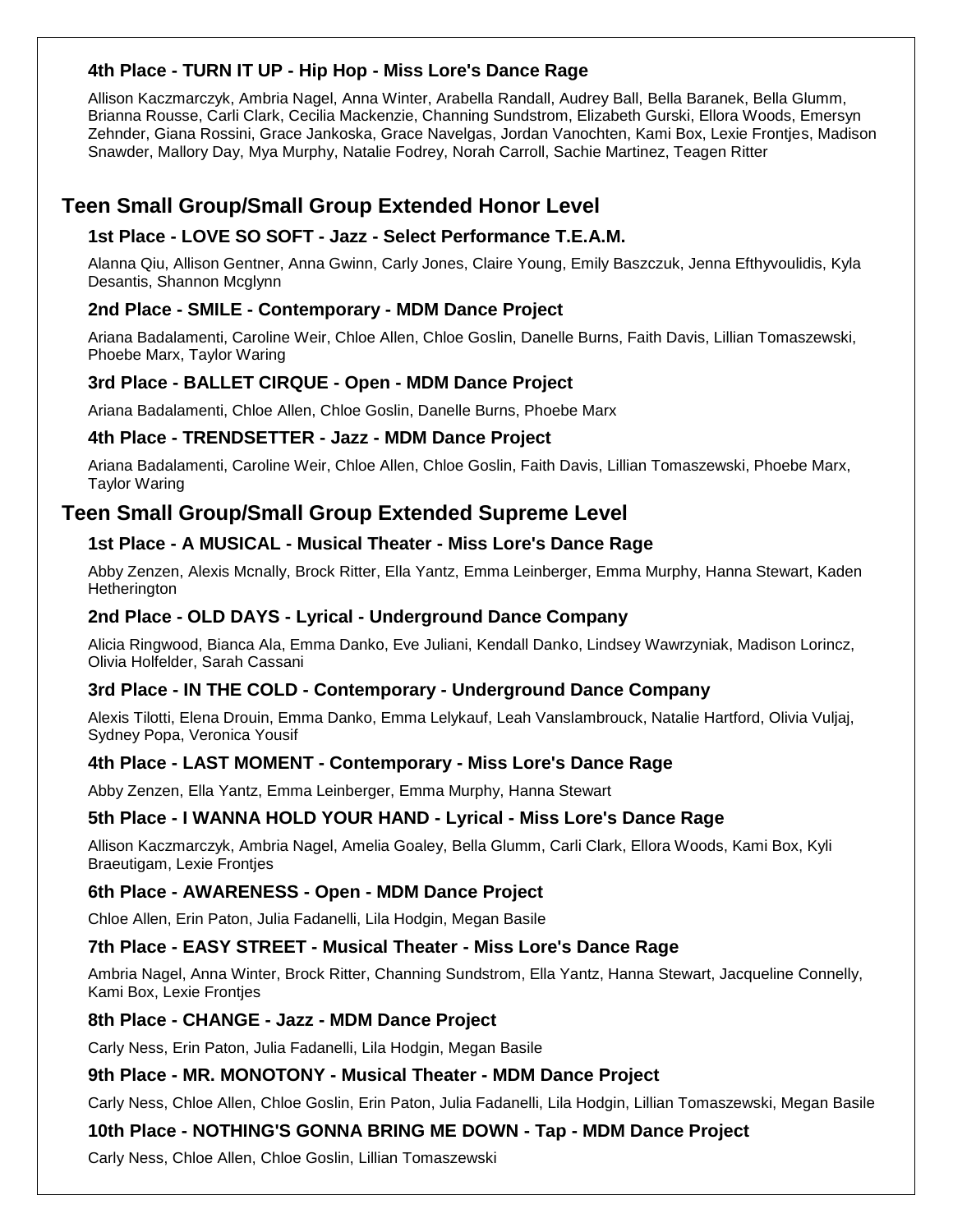## **Teen Large Group/Large Group Extended Honor Level**

#### **1st Place - FIGHT - Hip Hop - Select Performance T.E.A.M.**

Allison Gentner, Cassidy Tarajos, Elena Isabell, Eliza Farrell, Emily Baszczuk, Jeanelle Segal, Jenna Efthyvoulidis, Juliana Postrado, Kari Sikkelee, Sydney Kosnic

#### **2nd Place - BEAUTIFUL FLOWERS - Acro/Gym - Select Performance T.E.A.M.**

Alina Kendra, Anabelle Hester, Anna Gwinn, Caitlyn Wade, Carly Jones, Chloe Imlay, Emily Conley, Emily Nagy, Grace Biebuyck, Haley Parekh, Isabella Kohn, Juliana Postrado, Samantha Patrician, Shannon Mcglynn

#### **3rd Place - DON'T YOU CRY FOR ME - Lyrical - Select Performance T.E.A.M.**

Alanna Qiu, Allison Gentner, Braeden Rutherford, Carly Jones, Claire Young, Emily Conley, Grace Liu, Kyla Desantis, Lily Herbstreith, Nicola Meyer, Shannon Mcglynn

#### **4th Place - PRAYING - Lyrical - Select Performance T.E.A.M.**

Alyssa Cassell, Anna Sun, Caroline Buck, Cassidy Tarajos, Eliza Farrell, Georgia Gurzick, Helaina Moody, Isabella Elpedes, Jeanelle Segal, Jenna Efthyvoulidis, Jillian Lauridsen, Jillian Segal, Kari Sikkelee, Katelyn Kohn, Kayla Wiese-proffer, Lainie Hauberg, Lisa Mccabe, Maggie He

#### **5th Place - UPTOWN FUNK - Tap - Smooth Steps Dance & Gymnastics**

Ali Nelson, Aliyah Mordica-stanley, Aliyah Reyna, Amelia Parker, Braelynn Ward, Caitlynn Leuneberg, Caley Lampe, Elliana Logsdon, Erica Gilbert, Kamryn Atherton, Kelsie Atherton, Kendall Gilbert, Kyla Moore, Morrigan Fifield, Natalie Riley, Nicole Sanders, Olivia Logsdon, Savannah Erler

#### **6th Place - HONEYMOON DAYS OF FAME - Jazz - Select Performance T.E.A.M.**

Anna Sun, Caroline Buck, Cassidy Tarajos, Georgia Gurzick, Grace Biebuyck, Haley Parekh, Helaina Moody, Isabella Elpedes, Jillian Lauridsen, Kari Sikkelee, Katelyn Kohn, Lainie Hauberg, Maggie He, Megan Kabel, Sydney Kosnic

#### **7th Place - PERM - Tap - Juliana's Academy of Dance**

Alexandra Miller, Ari Beard, Charlotte Terbrack, Emma Lafave, Giselle Murad, Jordyn Kagen, Kaitlyn Hao, Karina Polovka, Lexi Kagen, Natalie Mase, Savannah Weaver, Saveah Peters

#### **8th Place - OZ - Open - Formations Dance Company**

Abby Spalvieri, Abigail Anderson, Addie Terzich, Aurora Manning, Ava Miller, Ava Rosenwasser, Caroline Manning, Emma Moran, Gabrianna Salvini, Jennifer Rakowski, Katherine Rakowski, Laura Mackenzie, Mia Adamski, Mia Krause, Rayna Halper

#### **9th Place - NO COLORS ANYMORE - Contemporary - Select Performance T.E.A.M.**

Alanna Qiu, Carly Jones, Claire Young, Grace Liu, Helaina Moody, Jessa Chan, Kayla Wiese-proffer, Kyla Desantis, Megan Kabel, Nicola Meyer, Samantha Patrician, Shannon Mcglynn

#### **10th Place - WHAT ABOUT US - Lyrical - Juliana's Academy of Dance**

Alexandra Miller, Ari Beard, Bailey Myers, Charlotte Terbrack, Emma Lafave, Evie Baker, Giselle Murad, Jordyn Kagen, Kaitlyn Hao, Karina Polovka, Lexi Kagen, Natalie Mase, Savannah Weaver, Saveah Peters

## **Teen Large Group/Large Group Extended Supreme Level**

#### **1st Place - LIGHT THAT NEVER FAILS - Lyrical - Underground Dance Company**

Alexis Tilotti, Alicia Ringwood, Alison Leopp, Carlee Popa, Emma Danko, Eve Juliani, Haley Schultz, Isabella Ala, Jadeyn Kuczynski, Kendall Danko, Leah Vanslambrouck, Lindsey Wawrzyniak, Madison Lorincz, Natalie Provo, Olivia Holfelder, Peters Kaitlyn, Sarah Cassani, Vanessa Yousif

#### **2nd Place - THE VILLAGE - Lyrical - Miss Lore's Dance Rage**

Abby Zenzen, Alexis Mcnally, Ashton Yates, Brock Ritter, Courtney Anderson, Courtney Gray, Ella Yantz, Emma Leinberger, Emma Murphy, Hanna Stewart, Jacqueline Connelly, Kendall Kessler, London Harvey, Morgan Owczarzak, Olivia Mitrzyk, Rease Hurt, Stephanie Martinez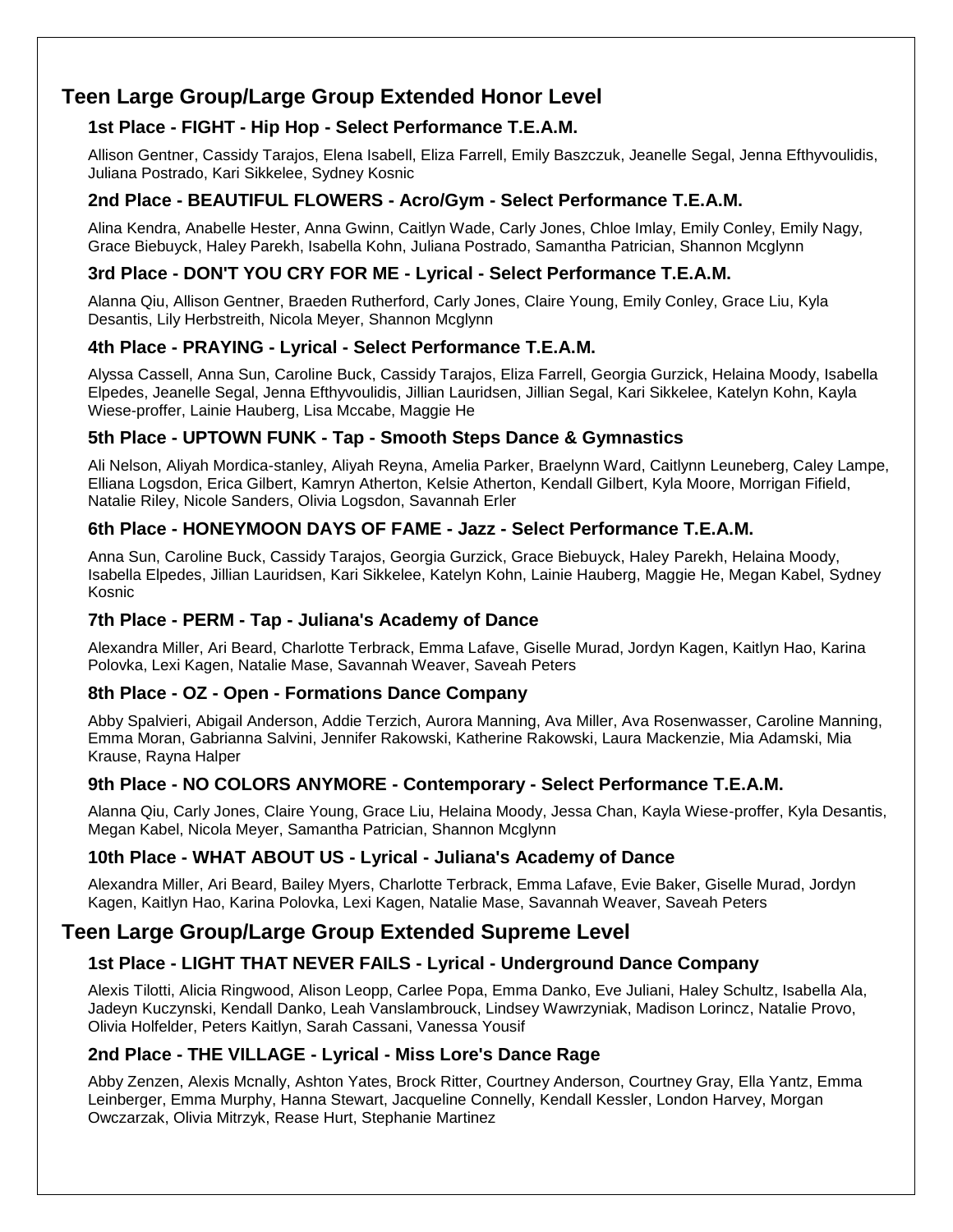#### **3rd Place - LE JAZZ HOT - Jazz - Underground Dance Company**

Alexis Tilotti, Bianca Ala, Carlee Popa, Elena Drouin, Emma Danko, Emma Lelykauf, Haley Schultz, Holly Misiakowski, Isabella Ala, Kendall Danko, Leah Vanslambrouck, Natalie Provo, Olivia Holfelder, Olivia Vuljaj, Paris Provost, Peters Kaitlyn, Sara Knotts, Sydney Popa

#### **4th Place - COAL WAR - Open - Miss Lore's Dance Rage**

Ashton Yates, Courtney Anderson, Courtney Gray, Jacqueline Connelly, Kaden Hetherington, Kendall Kessler, London Harvey, Morgan Owczarzak, Olivia Mitrzyk, Rease Hurt, Stephanie Martinez

#### **5th Place - MY SALVATION - Lyrical - Underground Dance Company**

Elena Drouin, Emma Lelykauf, Emmelyn Cochell, Hailey Frank, Hannah Travelbee, Holly Misiakowski, Lauren Kelley, Natalie Hartford, Natalie Provo, Olivia Vuljaj, Rachel Provo, Sara Knotts, Vanessa Yousif

#### **6th Place - SEVEN NATION ARMY - Jazz - Miss Lore's Dance Rage**

Abby Zenzen, Alexis Mcnally, Ashton Yates, Brock Ritter, Courtney Anderson, Courtney Gray, Ella Yantz, Emma Leinberger, Emma Murphy, Hanna Stewart, Jacqueline Connelly, Kaden Hetherington, Kendall Kessler, London Harvey, Morgan Owczarzak, Olivia Mitrzyk, Rease Hurt, Stephanie Martinez

#### **7th Place - WHEREVER YOU WILL GO - Lyrical - Underground Dance Company**

Caroline Kumiega, Emma Lelykauf, Hailey Fehn, Juliana Currie, Kaitlyn Tilotti, Kelsey Oprita, Laura Bordeianu, Mya Zomponti, Natalie Hartford, Olivia Vuljaj, Paige Caterina, Sophia Zomponti, Sydney Popa, Vanya Calandrucci

#### **8th Place - ALLOUETTE - Tap - Underground Dance Company**

Addison King, Alexis Tilotti, Bianca Ala, Emma Danko, Gabrielle Diehr, Hailey Fehn, Juliana Currie, Kaitlyn Tilotti, Kendall Danko, Laura Bordeianu, Leah Vanslambrouck, Mya Zomponti, Olivia Vuljaj, Paris Provost, Sophia Zomponti, Sydney Popa, Vanessa Yousif

#### **9th Place - WORK IT - Hip Hop - Miss Lore's Dance Rage**

Abby Zenzen, Alexis Mcnally, Brock Ritter, Courtney Gray, Ella Yantz, Emma Leinberger, Emma Murphy, Hanna Stewart, Jacqueline Connelly, Kendall Kessler, Lindsay Trahan, Madison Elliott, Malena Facundo, Morgan Owczarzak, Rease Hurt, Sasha Titus, Stephanie Martinez, Sydney Schafer

#### **10th Place - ALL ABOUT THE BASS - Hip Hop - Underground Dance Company**

Alexis Tilotti, Bianca Ala, Emma Danko, Hailey Fehn, Juliana Currie, Kaitlyn Tilotti, Kelsey Oprita, Kendall Danko, Laura Bordeianu, Leah Vanslambrouck, Mya Zomponti, Natalie Hartford, Olivia Vuljaj, Paige Caterina, Paris Provost, Sophia Zomponti, Sydney Popa, Vanya Calandrucci

## **Teen Line/Line Extended/Production Honor Level**

#### **1st Place - SING SING SING - Open - Select Performance T.E.A.M.**

Anna Gwinn, Audrey Kovton, Brooke Tazzia, Cameron Wood, Carly Jones, Cynthia Cao, Elena Isabell, Elizabeth Gentner, Gabrielle Gonzales, Georgia Gurzick, Giulia Chirco, Helaina Moody, Isabella Elpedes, Isabella Kohn, Jillian Lauridsen, Kari Sikkelee, Kayla Wiese-proffer, Meredith Murray, Nicola Meyer, Samantha Patrician, Sydney Kosnic

#### **2nd Place - WORK HARD PLAY HARDER - Hip Hop - MDM Dance Project**

Abby Vincler, Alex Atkins, Alexa Wick, Aliyah Stepanski, Ariana Badalamenti, Ava Gadawski, Carly Ness, Caroline Weir, Chloe Allen, Chloe Goslin, Emma Uhler, Faith Davis, Julia Fadanelli, Juliana Antovski, Kennedy Kiel, Mackenzie Mccloud, Maddie Schmueser, Nina Wick, Olivia Nies, Samantha Stevens, Sara Caldwell, Savannah Rambow, Stefani Spirovski, Taylor Waring

#### **3rd Place - GROWN - Jazz - Select Performance T.E.A.M.**

Anabelle Hester, Anna Sun, Brigitte Chan, Cameron Wood, Caroline Buck, Cassidy Tarajos, Cynthia Cao, Georgia Gurzick, Grace Biebuyck, Haley Parekh, Helaina Moody, Isabella Elpedes, Jessica Gerard, Jillian Lauridsen, Julie Young, Kari Sikkelee, Katelyn Kohn, Lainie Hauberg, Maggie He, Malana Mentier, Margot Davis, Megan Kabel, Meredith Murray, Sydney Kosnic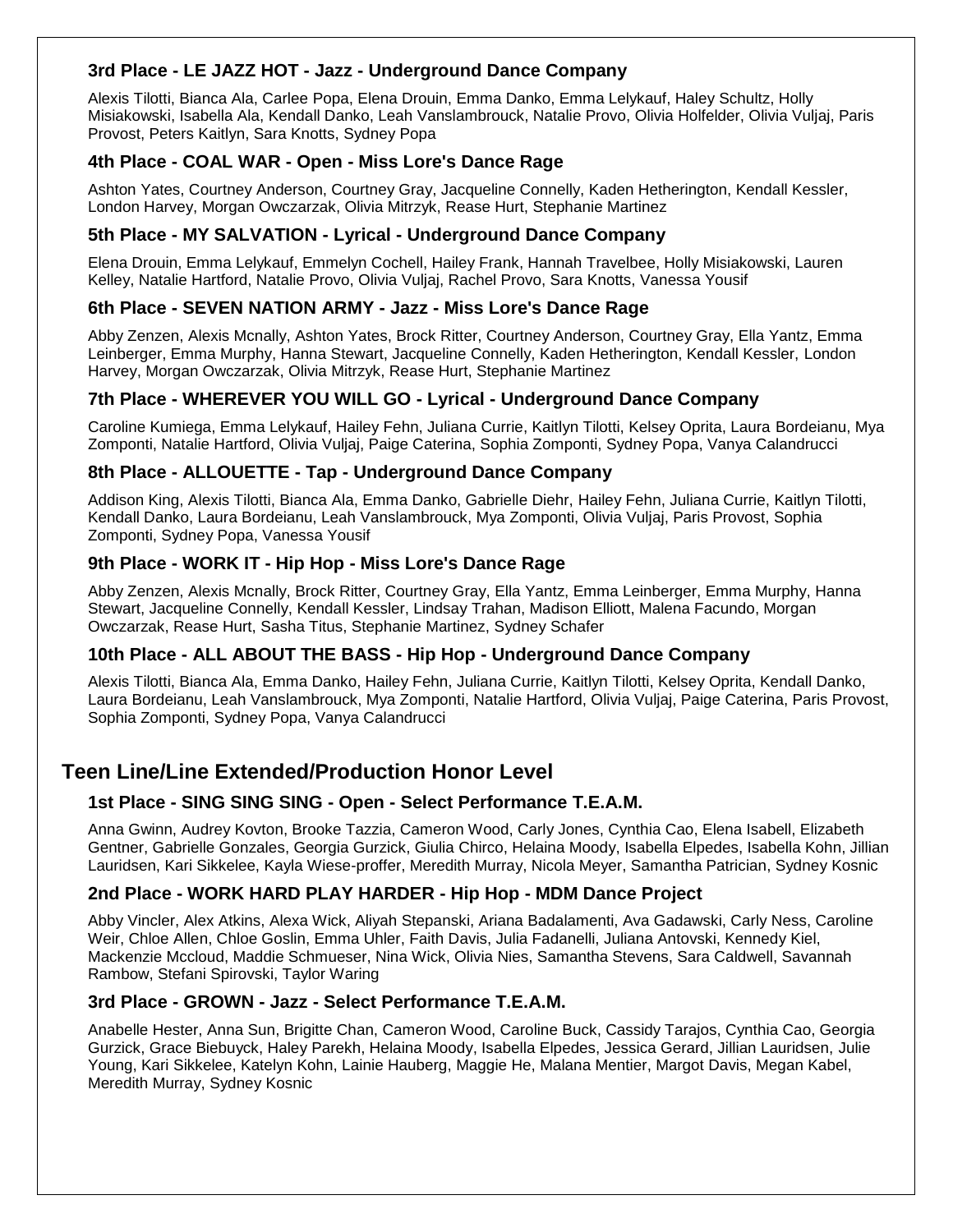#### **4th Place - THERE SHE STANDS - Lyrical - Select Performance T.E.A.M.**

Alina Kendra, Alyssa Cassell, Anabelle Hester, Anna Sun, Cameron Wood, Caroline Buck, Cassidy Tarajos, Eliza Farrell, Emily Baszczuk, Georgia Gurzick, Helaina Moody, Isabella Elpedes, Isabella Kohn, Jeanelle Segal, Jenna Efthyvoulidis, Jessa Chan, Jessica Gerard, Jillian Lauridsen, Jillian Segal, Julie Young, Kari Sikkelee, Katelyn Kohn, Katherine Gill, Katherine Kelly, Kayla Wiese-proffer, Lainie Hauberg, Lisa Mccabe, Maggie He, Malana Mentier, Margot Davis

#### **5th Place - WINTER IS COMING - Production - Select Performance T.E.A.M.**

Alanna Qiu, Alina Kendra, Amanda Martin, Audrey Kovton, Avery Murray, Caitlyn Wade, Carly Jones, Claire Young, Cynthia Cao, Emily Rivera, Giulia Chirco, Grace Liu, Helaina Moody, Jessa Chan, Julie Young, Katherine Kelly, Kayla Wiese-proffer, Kyla Desantis, Malana Mentier, Margot Davis, Megan Kabel, Meredith Murray, Nicola Meyer, Samantha Patrician, Shannon Mcglynn

## **Teen Line/Line Extended/Production Supreme Level**

#### **1st Place - GOTCHA - Production - Underground Dance Company**

Alexis Irwin, Alexis Tilotti, Alicia Ringwood, Alison Leopp, Bianca Ala, Carlee Popa, Celina Holfelder, Elena Drouin, Emma Danko, Emma Lelykauf, Emmelyn Cochell, Eve Juliani, Hailey Frank, Haley Schultz, Holly Misiakowski, Isabella Ala, Jadeyn Kuczynski, Kaitlyn Peters, Kaitlyn Tilotti, Kendall Danko, Lauren Kelley, Leah Vanslambrouck, Lindsey Wawrzyniak, Madison Lorincz, Morgan Nicol, Natalie Hartford, Natalie Provo, Noami Watkins, Olivia Holfelder, Olivia Vuljaj, Paris Provost, Rachel Provo, Sara Knotts, Sarah Cassani, Savannah Sedmak, Sydney Popa, Vanessa Yousif

#### **2nd Place - LAST OF THE MOHICANS - Acro/Gym - Miss Lore's Dance Rage**

Abby Zenzen, Alexis Mcnally, Allison Kaczmarczyk, Allyson Gleason, Ambria Nagel, Amelia Goaley, Ashton Yates, Bella Glumm, Brianna Rousse, Brock Ritter, Carleigh Plarske, Carli Clark, Channing Sundstrom, Courtney Anderson, Courtney Gray, Ella Yantz, Ellora Woods, Elly Roese, Emersyn Zehnder, Emma Leinberger, Emma Murphy, Hanna Stewart, Jacqueline Connelly, Jocelynn Wyzkiewicz, Jordan Vanochten, Kaden Hetherington, Kami Box, Kendall Kessler, Kyli Braeutigam, Lauren Taglauer, Lindsay Trahan, Madison Elliott, Malena Facundo, Mary Dwan, Megan Wenzel, Morgan Owczarzak, Rease Hurt, Silvana Uribe, Stephanie Bruck, Sydney Schafer

#### **3rd Place - WANT YOU TO NEED ME - Lyrical - Underground Dance Company**

Alexis Irwin, Alexis Tilotti, Alicia Ringwood, Alison Leopp, Bianca Ala, Carlee Popa, Celina Holfelder, Emma Danko, Emmelyn Cochell, Eve Juliani, Hailey Frank, Haley Schultz, Holly Misiakowski, Isabella Ala, Jadeyn Kuczynski, Kaitlyn Peters, Kendall Danko, Lauren Kelley, Leah Vanslambrouck, Lindsey Wawrzyniak, Madison Lorincz, Natalie Provo, Noami Watkins, Olivia Holfelder, Paris Provost, Rachel Provo, Sara Knotts, Sarah Cassani, Sydney Popa, Vanessa Yousif

#### **4th Place - GREASE - Production - Miss Lore's Dance Rage**

Abby Williams, Abby Zenzen, Addison O'loughlin, Alexis Mcnally, Ali Kessel, Allison Kaczmarczyk, Allyson Gleason, Ambria Nagel, Amelia Goaley, Amelia Sutorik, Anna Stark, Anna Winter, Annabelle Werner, Arabella Randall, Ashton Yates, Audrey Ball, Ava Jankoska, Ava Vanlandingham, Bella Baranek, Bella Glumm, Breigan Bartlett, Brianna Rousse, Brock Ritter, Carleigh Plarske, Carli Clark, Cecilia Mackenzie, Channing Sundstrom, Courtney Anderson, Courtney Gray, Eliana Getty, Elizabeth Gurski, Ella Yantz, Elle Mackenzie, Ellery Alexander, Ellora Woods, Elly Roese, Emersyn Zehnder, Emily Sutorik, Emma Leinberger, Emma Murphy, Giana Rossini, Grace Jankoska, Grace Navelgas, Hanna Stewart, Jacqueline Connelly, Jocelynn Wyzkiewicz, Jordan Vanochten, Kaden Hetherington, Kadyn Sautter, Kameryn Fillmore, Kami Box, Kendall Kessler, Kenley Burk, Kyli Braeutigam, Lauren Taglauer, Lea Goaley, Lexie Frontjes, Lindsay Trahan, London Harvey, Madeline Gurski, Madison Elliott, Madison Snawder, Malena Facundo, Mallory Day, Marcela Facundo, Mary Dwan, Megan Wenzel, Mollie Elliott, Morgan Owczarzak, Mya Murphy, Natalie Fodrey, Norah Carroll, Olivia Mitrzyk, Raelyn Buhl, Rease Hurt, Sachie Martinez, Sasha Titus, Silvana Uribe, Stephanie Bruck, Stephanie Martinez, Sydney Schafer, Taylor Lenhard, Teagen Ritter

#### **5th Place - LIKE A LADY - Production - Underground Dance Company**

Addison King, Aisley Hoffman, Alexis Irwin, Alexis Tilotti, Alicia Ringwood, Alison Leopp, Bianca Ala, Carlee Popa, Caroline Kumiega, Celina Holfelder, Elena Drouin, Emily Oprita, Emma Danko, Emma Lelykauf, Emmelyn Cochell, Eve Juliani, Gabrielle Diehr, Hailey Fehn, Hailey Frank, Haley Schultz, Hannah Travelbee, Holly Misiakowski, Isabella Ala, Jadeyn Kuczynski, Juliana Currie, Kaitlyn Tilotti, Kelsey Oprita, Kendall Danko, Laura Bordeianu, Lauren Kelley, Leah Vanslambrouck, Lindsey Wawrzyniak, Madison Lorincz, Morgan Nicol, Mya Zomponti, Natalie Hartford, Natalie Provo, Noami Watkins, Olivia Holfelder, Olivia Vuljaj, Paige Caterina, Paris Provost, Peters Kaitlyn, Rachel Provo, Sara Knotts, Sarah Cassani, Savannah Sedmak, Sophia Zomponti, Sydney Popa, Vanessa Yousif, Vanya Calandrucci, Veronica Yousif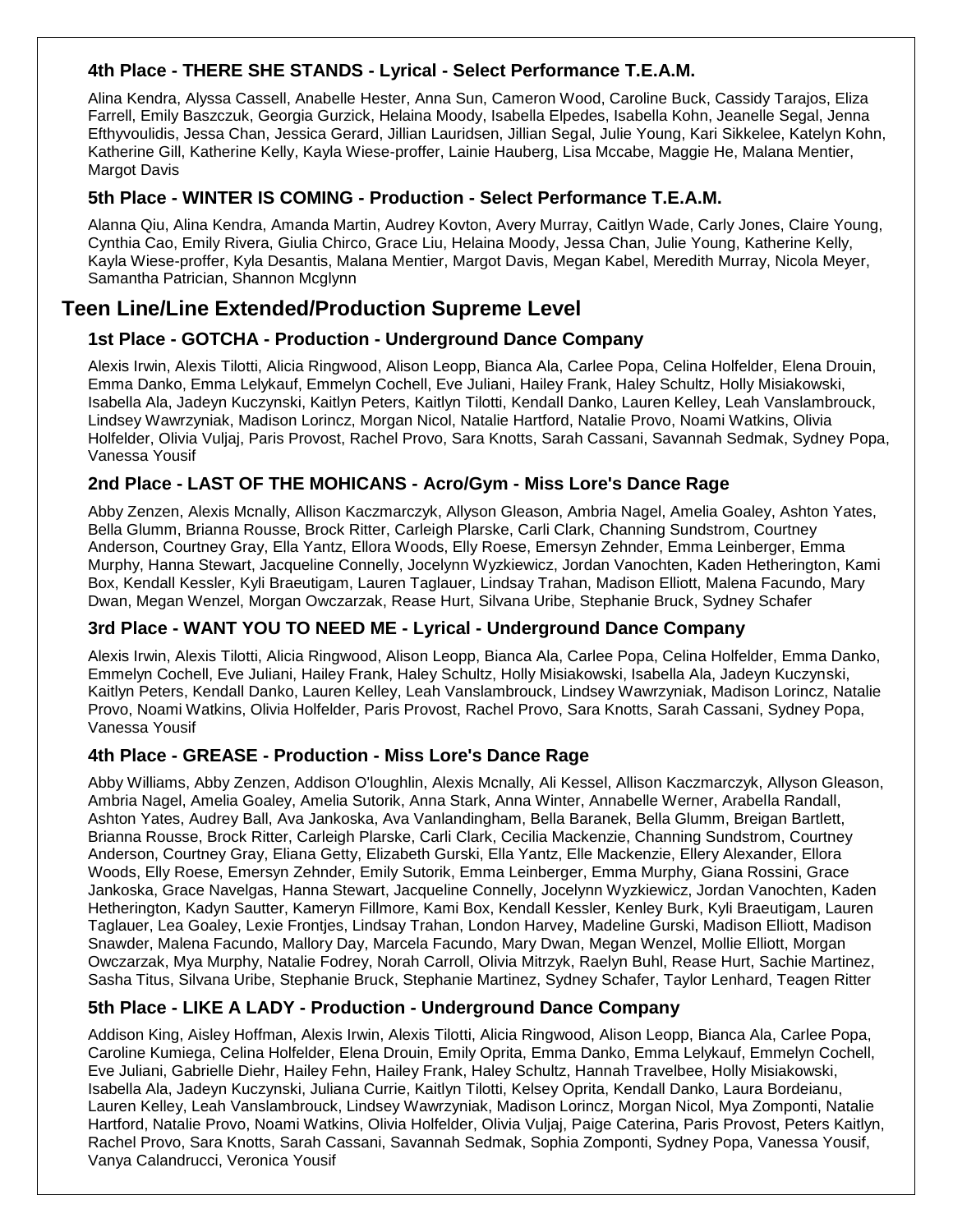#### **6th Place - DROP - Hip Hop - Select Performance T.E.A.M.**

Abigail He, Alina Kendra, Allison Gentner, Anabelle Hester, Anna Gwinn, Ashely Adiwidjaja, Brigitte Chan, Cassidy Tarajos, Chloe Imlay, Christina Ferrera, Cynthia Cao, Elena Isabell, Eliza Farrell, Emily Baszczuk, Emily Splan, Eva Efthyvoulidis, Gabrielle Gonzales, Georgia Gurzick, Grace Macfarland, Jeanelle Segal, Jenna Efthyvoulidis, Jillian Lauridsen, Joanna Postrado, Juliana Postrado, Kari Sikkelee, Lanie Walsh, Malana Mentier, Margot Davis, Riley Barbee, Samantha Patrician, Sydney Kosnic

#### **7th Place - BREATH OF LIFE - Contemporary - Select Performance T.E.A.M.**

Alanna Qiu, Allison Gentner, Amanda Martin, Anna Gwinn, Ashely Adiwidjaja, Avery Murray, Braeden Rutherford, Brooke Tazzia, Caitlyn Wade, Carly Jones, Christina Ferrera, Claire Young, Emily Baszczuk, Emily Conley, Emily Nagy, Emily Rivera, Giulia Chirco, Grace Macfarland, Jenna Efthyvoulidis, Kyla Desantis, Lanie Walsh, Lily Herbstreith, Nicola Meyer, Shannon Mcglynn

#### **8th Place - I LIVED - Lyrical - Select Performance T.E.A.M.**

Alanna Qiu, Allison Gentner, Amanda Martin, Anna Gwinn, Avery Murray, Braeden Rutherford, Brooke Tazzia, Caitlyn Wade, Carly Jones, Chloe Imlay, Christina Ferrera, Claire He, Claire Young, Emily Conley, Giulia Chirco, Grace Liu, Kyla Desantis, Lily Herbstreith, Nicola Meyer, Samantha Patrician, Shannon Mcglynn

## **Senior Small Group/Small Group Extended Supreme Level**

#### **1st Place - THE GRIEVING PERIOD - Contemporary - Underground Dance Company**

Alicia Ringwood, Carlee Popa, Eve Juliani, Haley Schultz, Madison Lorincz, Olivia Holfelder, Sarah Cassani

#### **2nd Place - BELIEVE IN YOURSELF - Open - Underground Dance Company**

Alexis Irwin, Alicia Ringwood, Celina Holfelder, Eve Juliani, Holly Misiakowski, Lindsey Wawrzyniak, Morgan Nicol, Noami Watkins, Sara Knotts

#### **3rd Place - REVOLT - Contemporary - Underground Dance Company**

Alexis Irwin, Alicia Ringwood, Alison Leopp, Celina Holfelder, Eve Juliani, Jadeyn Kuczynski, Madison Lorincz, Morgan Nicol, Noami Watkins

#### **4th Place - SOMEBODY - Lyrical - Miss Lore's Dance Rage**

Anna Stark, Carleigh Plarske, Jocelynn Wyzkiewicz, Lindsay Trahan, Malena Facundo, Megan Wenzel, Sasha Titus, Silvana Uribe, Stephanie Bruck

#### **5th Place - COME TOGETHER - Jazz - Miss Lore's Dance Rage**

Anna Stark, Carleigh Plarske, Madison Elliott, Sasha Titus

#### **6th Place - IN THE BEGINNING - Lyrical - Underground Dance Company**

Eve Juliani, Lindsey Wawrzyniak, Madison Lorincz, Olivia Holfelder, Sarah Cassani

#### **7th Place - THERE'S A MELODY - Contemporary - Miss Lore's Dance Rage**

Abby Zenzen, Anna Stark, Carleigh Plarske, Ella Yantz, Lauren Taglauer, Lindsay Trahan, Madison Elliott, Malena Facundo, Sasha Titus

#### **8th Place - ISSA LOOK - Hip Hop - Select Performance T.E.A.M.**

Anna Gwinn, Ashely Adiwidjaja, Chloe Imlay, Christina Ferrera, Grace Macfarland, Lanie Walsh, Samantha Patrician

#### **9th Place - DAUGHTER - Lyrical - Miss Lore's Dance Rage**

Allyson Gleason, Elly Roese, Lauren Taglauer, Madison Elliott, Mary Dwan, Morgan Owczarzak, Sydney Schafer, Taylor Lenhard

#### **10th Place - THE DANCE - Jazz - Underground Dance Company**

Alexis Irwin, Carlee Popa, Hailey Frank, Holly Misiakowski, Isabella Ala, Lauren Kelley, Lindsey Wawrzyniak, Noami Watkins, Sara Knotts